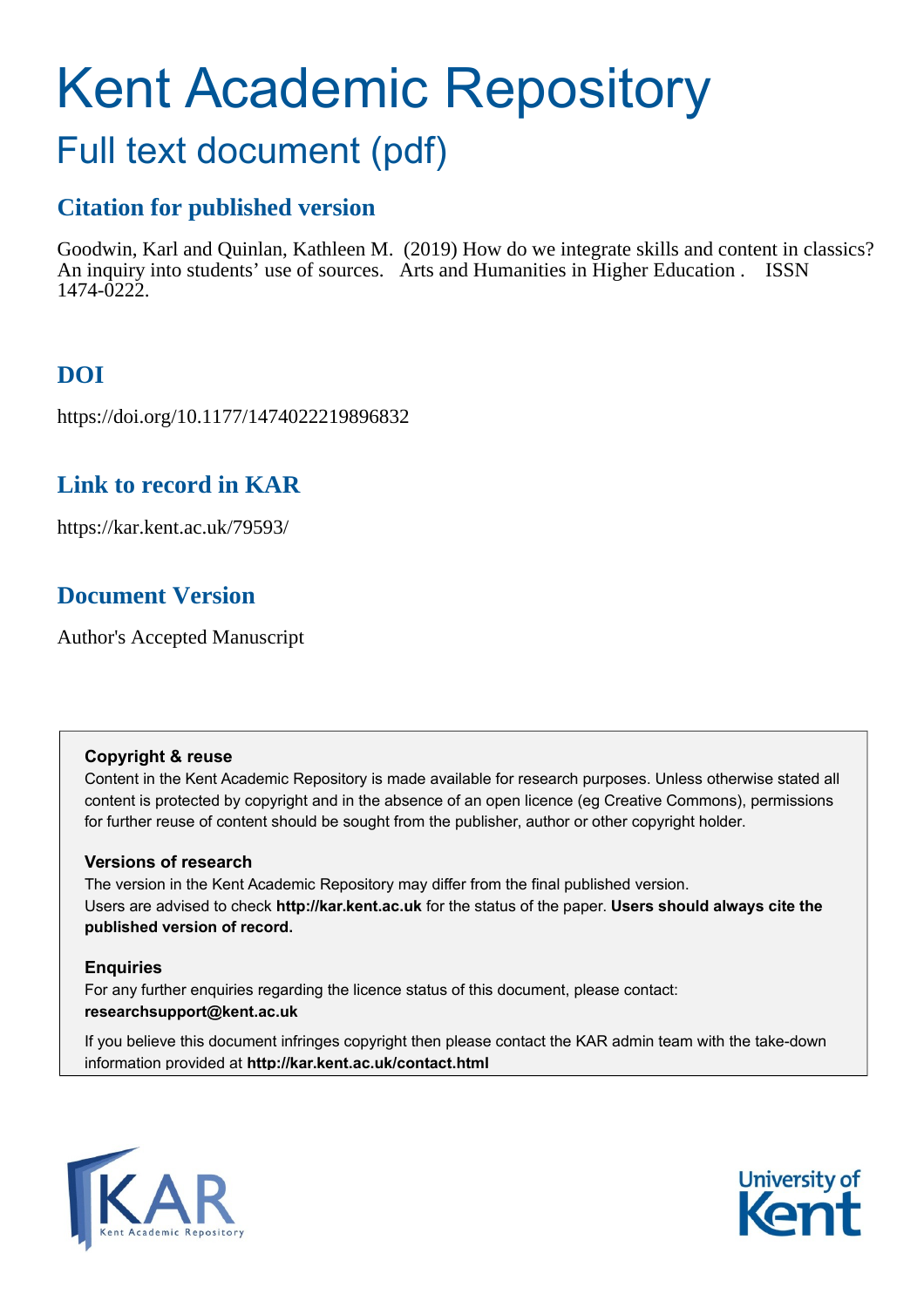Published in *Arts and Humanities in Higher Education* Online first on 24 December 2019 at **[https://doi.org/10.1177/1474022219896832](https://doi.org/10.1177%2F1474022219896832)**

#### **How do we integrate skills and content in classics? An inquiry into students' use of sources**

#### Karl A Goodwin and Kathleen M. Quinlan

#### University of Kent

#### **Abstract**

Engagement with primary sources is a key feature of arts and humanities subjects, particularly classics and ancient history. Recent instructional trends emphasise integrating skills with content, particularly in the first year of higher education. We investigate how successfully first-year university students used a variety of sources in an integrated skills and content course, through analysis of 84 final essays. Most students used four to nine sources in a 1500 word essay, but only one type of ancient source. The findings express the need to move from debates about whether to integrate skills or not, to greater discuss *how* key discipline-specific skills are integrated into content-based courses. Cognitive apprenticeship theory, and a thematic approach used in museum education, are used to reflect on the findings and discuss how teachers might better support students in this key aspect of the discipline.

**Keywords:** Cognitive apprenticeship theory, transition, classical students, ancient history, teaching, source engagement, college

#### **Introduction**

1

The transition between school and university brings many challenges for new undergraduate students and their teachers (Baker, 2017: 406; Briggs, Clark and Hall, 2012: 3; Ferreira, 2018: 1; Perry and Allard, 2003: 74). In classical studies, and ancient history, first-year university students encounter a greater emphasis on critical engagement with a wider array of sources than previously experienced.**<sup>1</sup>**

<sup>&</sup>lt;sup>1</sup> Throughout this paper, classical studies and classics have been used interchangeably to refer to the study of ancient Greece and Rome.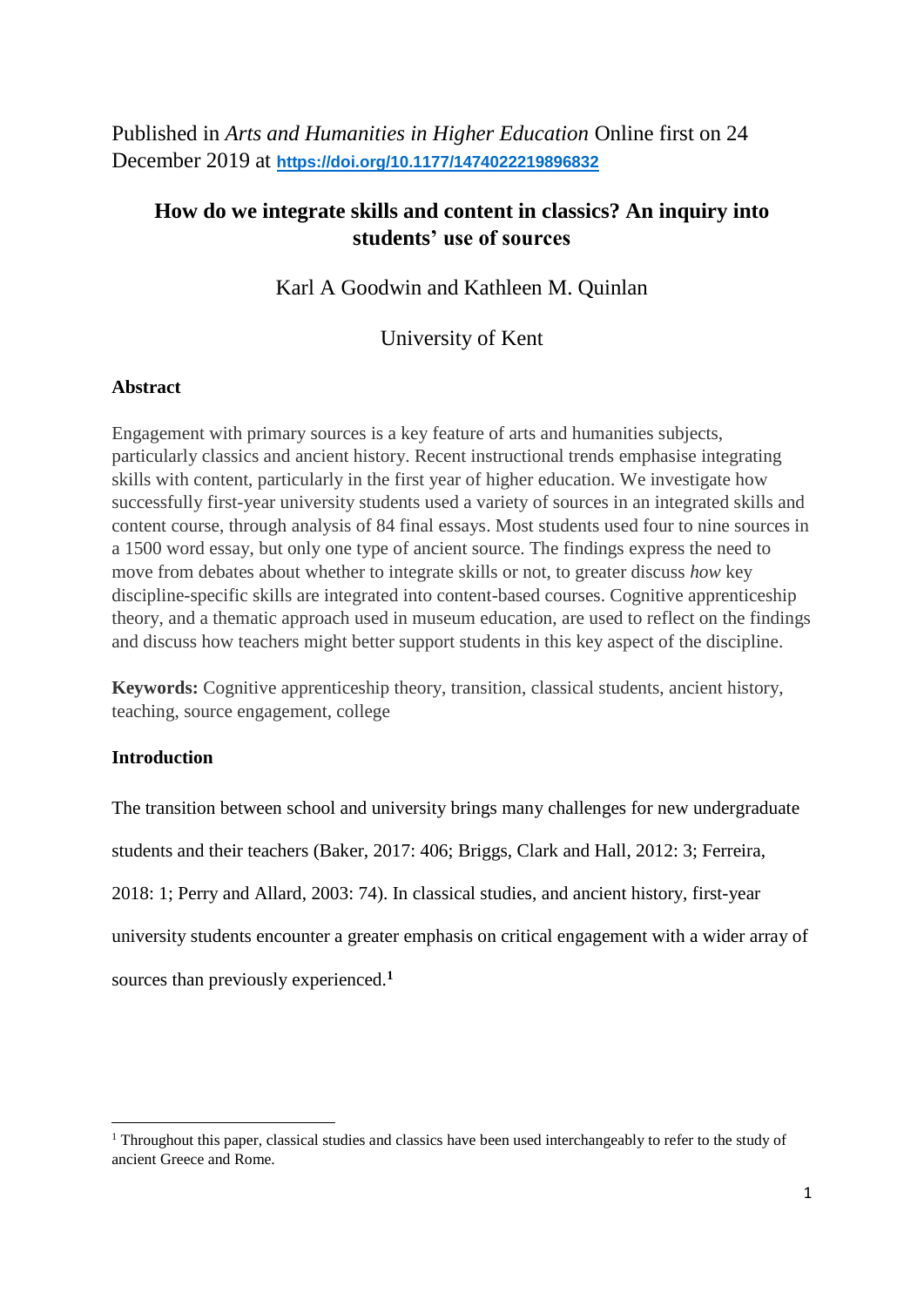Engagement with primary sources is a *sine qua non* of arts and humanities subjects generally. Many students studying history at undergraduate degree level struggle with critical engagement with literature (Booth, 2003: 2005; Skinner, 2014: 367). However, the challenge is more acute in the interdisciplinary field of classics and ancient history. Students of the classical period must make sense of various forms of literature, fragmentary texts, historical and legal documents, art, and material culture. The limited surviving evidence from the ancient past may mean students can examine all available primary source material related to a given problem or question, giving them a unique opportunity to formulate their own judgements on an issue or question. Thus being able to interpret and synthesise a variety of sources is a central skill for students to enable them to develop their own interpretations of the ancient past (Quality Assurance Agency, 2014).

We examine how successfully students engage with relevant primary sources in their essay assignments in the first year of university.<sup>2</sup> We then consider alternative pedagogical approaches that might enhance this key skill and contribute to the contemporary trend of integrating the teaching of skills with content in the humanities (Booth, 2005: 19; Wilson and Child, 2017: 189). To reflect on source use in teaching classics, and how this skill can be integrated more successfully, we draw on the instructional model of cognitive apprenticeship (Collins et al., 1991) and a thematic approach to the integration of skills with content. Whilst we focus on classics, the discussion is likely to be relevant to other humanities subjects, particularly the study of history, languages, and literature.

#### *The Transition from School to University in Classics*

<u>.</u>

In this paper, we focus on a key challenge faced by students in the transition from United Kingdom (UK) A-level to bachelor degree level in the field of classics and ancient

<sup>&</sup>lt;sup>2</sup> The phrase 'primary sources' has been used synonymously with 'classical sources' throughout this paper.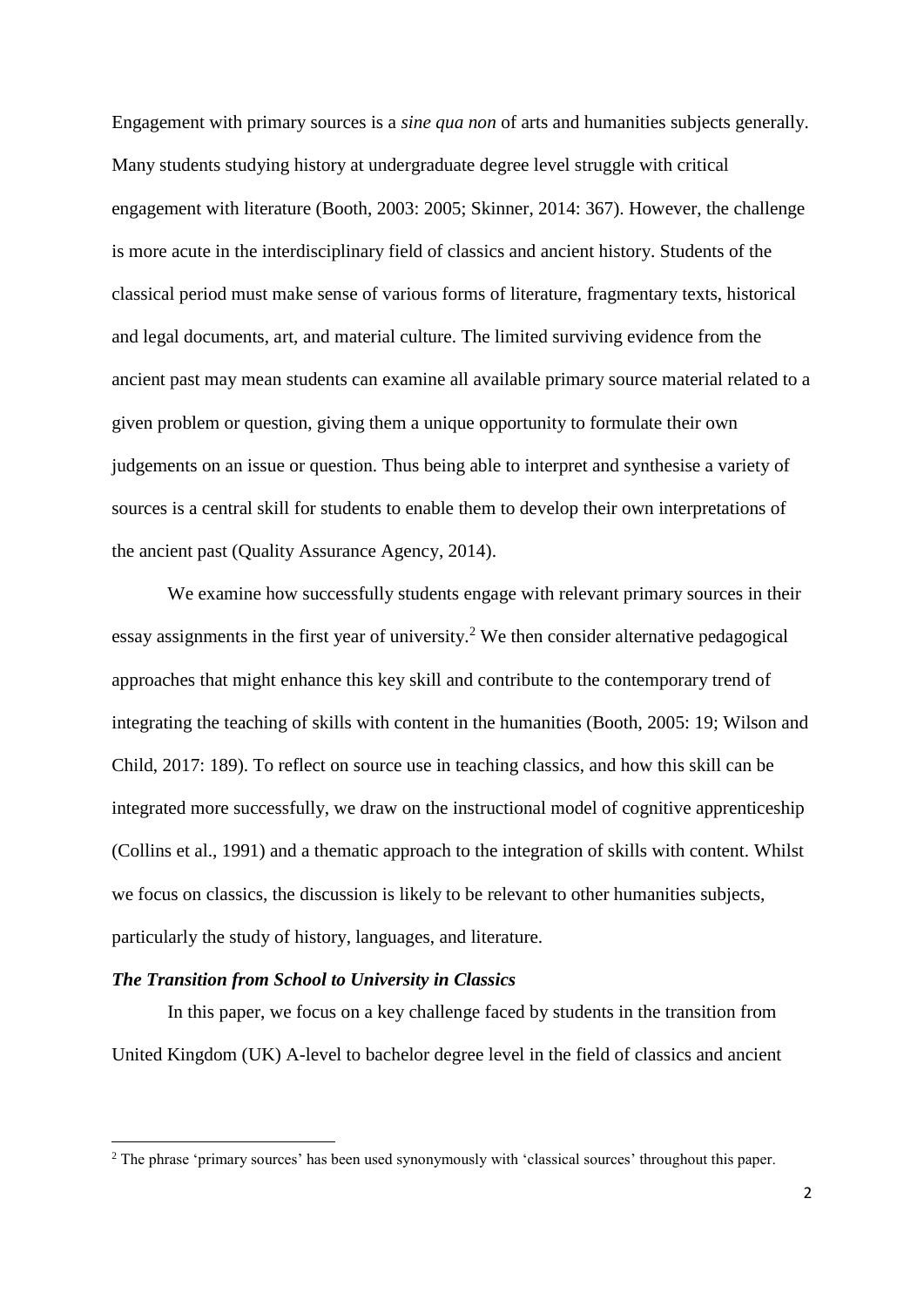history, where there is a particular absence of published work (Goodman, 2017: 48). Using a methodology borrowed from Goodman (2017), this paper refers to literature from closely related subjects such as English, history and geography to contribute to understanding teaching in classics and ancient history.

Students may not be adequately prepared for the qualitatively different demands of university study after completing their A-level studies (Baker, 2017: 404, 406; Wilson and Child, 2017: 189). For example, Baker (2017) described the substantial changes in reading and writing practices between A-Levels and university in students who took English Literature at A-levels. She showed how A-level education emphasised textbook knowledge that students were expected to master and reconstruct in very particular ways for examiners, in contrast to the wider range of independent reading expected of students in university. The students in her ethnographic study focused almost entirely on textbooks, with the occasional foray into teacher- and exam-board approved "magazines" (Baker, 2017: 397). In our analysis of A-level specifications<sup>3</sup> in classics, which are taught in translation, we find topics predominantly rely upon just two or three different primary sources as prescribed reading (AQA, 2014: 6-25; OCR, 2016: 18-58, 2018: 6-45).<sup>4</sup> The Assessment and Qualifications Alliance's (AQA) specification for classics has a modular format separating topics into units, which reflects the structure found in universities. These units for AQA are specific to particular individuals, places, literature, and events.

Oxford Cambridge and RSA Examinations' (OCR) new A-level specification, however, provides units with some thematic titles rather than being event or source specific

<u>.</u>

<sup>3</sup> This paper uses the A-level specifications from Assessment and Qualifications Alliance (AQA) and Oxford Cambridge and RSA Examinations (OCR), two main A-level exam boards in England.

<sup>4</sup> OCR developed a new curriculum for A-level Classical Civilisation for first teaching in 2017 and first assessment in 2019. It is therefore beneficial to refer to both old and new OCR A-level specifications.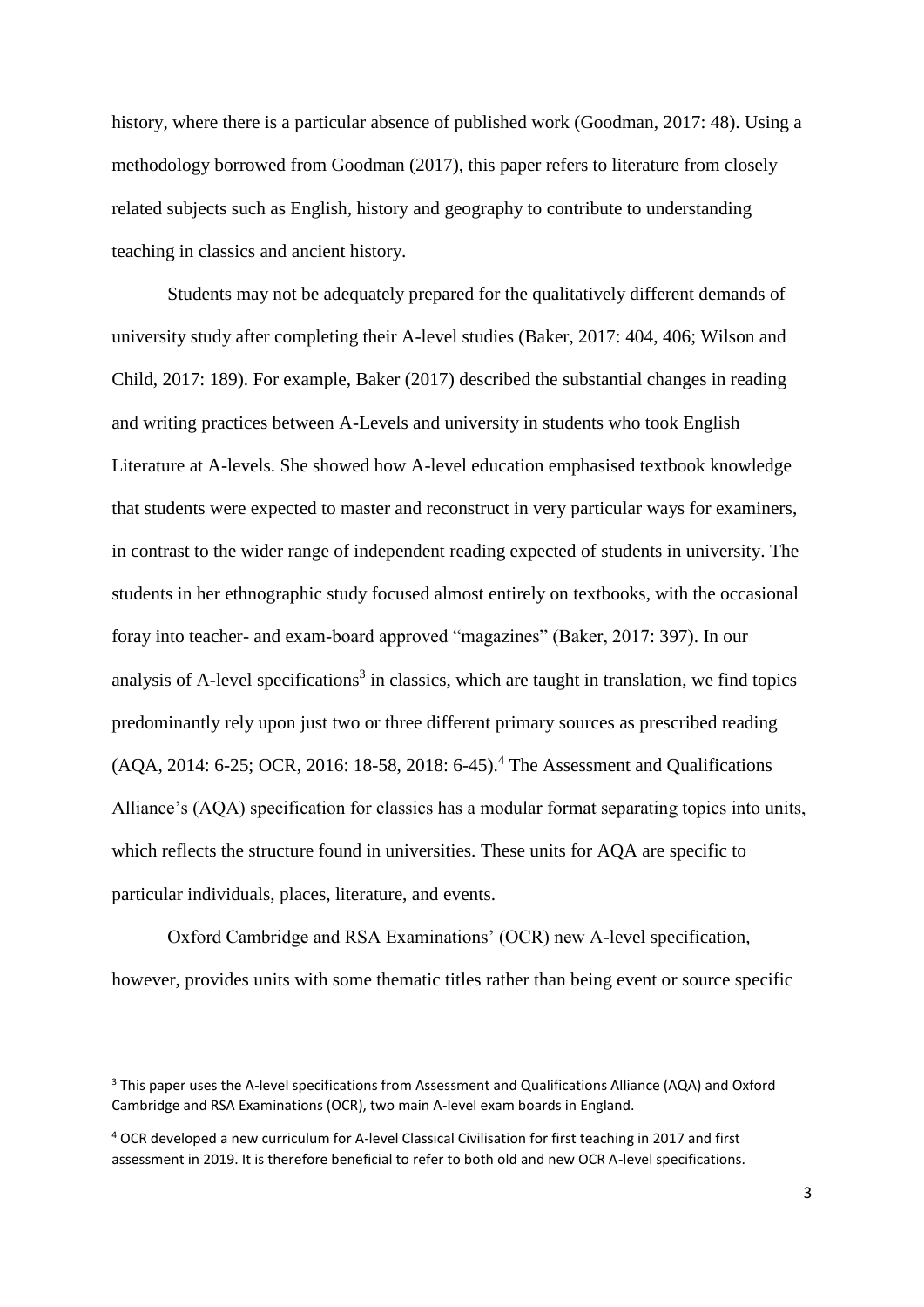(e.g. 'Love and Relationships', 'Politics of the Late Republic', and 'Invention of the Barbarian' (OCR, 2018: 6)). Graduates of OCR's new A-level specification will begin university in 2019 and may bring a different orientation than graduates of the old curriculum. Nonetheless, the prescribed literature for these thematic units are limited in diversity of type and authorship, just like the more rigid units provided by AQA. Thus, the breadth of literature listed as required sources within A-level specifications is substantially less than expected in higher education.

Alternatively, students may have studied an ancient language prior to university, and not a module that looks at specific literature or events. These students would have used ancient written sources as integral study material. OCR's A-level specification for Latin states how ancient sources from authors such as Cicero, Tacitus, and Livy are used in examination and study (2018: 2, 10, 12). A key feature of OCR's A-level Latin course is to 'develop the language and literature skills needed to progress' into undergraduate study, and 'to gain a deeper understanding of the life and culture of the ancient world through the literature studied' (OCR 2018: 3). As such, the study of a classical language provides prospective university students with exposure to primary ancient sources, but may not cultivate attention to analysis of historical events.

In addition, there will be many students who take up classics at university with no prior experience in the subject. Individuals who have not taken A-level classics may be at some disadvantage relating to their knowledge of the classical period and overall familiarity with the range of sources used in classics. Therefore, many students will not have been introduced to the basic skills needed in classics. The demands of university are complex relative to students' past educational experiences (Alder 2016; Baker 2017), making a thoughtful reflection on discipline-sensitive pedagogy all the more important.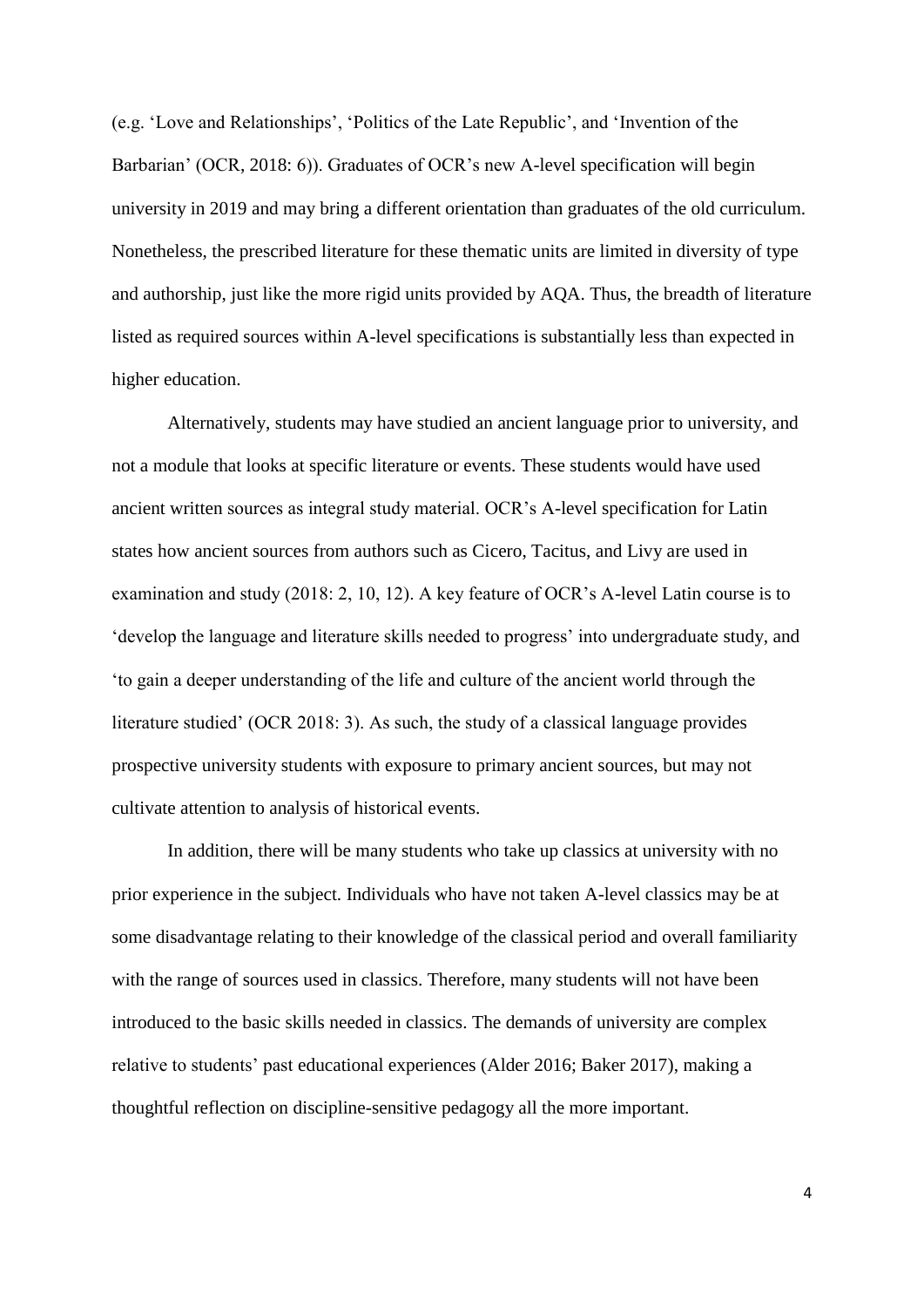Students may not be reading texts in the way expected of them in higher education. Although leading secondary school history educators emphasise the process of using primary sources to construct a coherent written argument (Wineburg, 2001, 2011), undergraduate students still may not be able to approach texts in the way those history educators advocate. British history undergraduates interviewed by Booth described how they read texts for facts, rather than interpretations and opinions expressed by the authors (2005: 17). They also tended to continue this trend when reading teacher notes and textbooks. Middendorf *et al*.'s interviews with academic staff in Indiana University's history department (2007) suggest that American undergraduates also read like Booth's (2005) student interviewees. The process of reading for facts rather than interpretations and arguments limits what a student gains from engaging with literature.

To increase student skills and better prepare them for university, many educational institutions offer an Extended Project Qualification (EPQ) which allows students to create, plan, and complete their own individual project within their chosen subject field which can take them beyond the standard subject specification (AQA 2019: 3). The EPQ is only optional, hence many students who come to university will not have experienced it. While numbers are growing, only 13% of A Level students took an EPQ in 2014-15 (Gill 2016: 2). Furthermore, in 2018, school leaders expressed the opinion that EPQs are good preparation for university; however, a higher proportion stated that the EPQ was more useful for highattaining students than their low-attaining counterparts (Williamson and Vitello 2018: 30-31), suggesting a widening gap between higher and lower achieving students. As such, the EPQ offers an option for students to better prepare for university, but does not appear to currently support the majority of pre-university students.

Finally, the drop in contact hours between students and teachers reduces the amount of teacher guidance students receive at university (Ballinger, 2003: 101; Ellis, 2008; Skinner,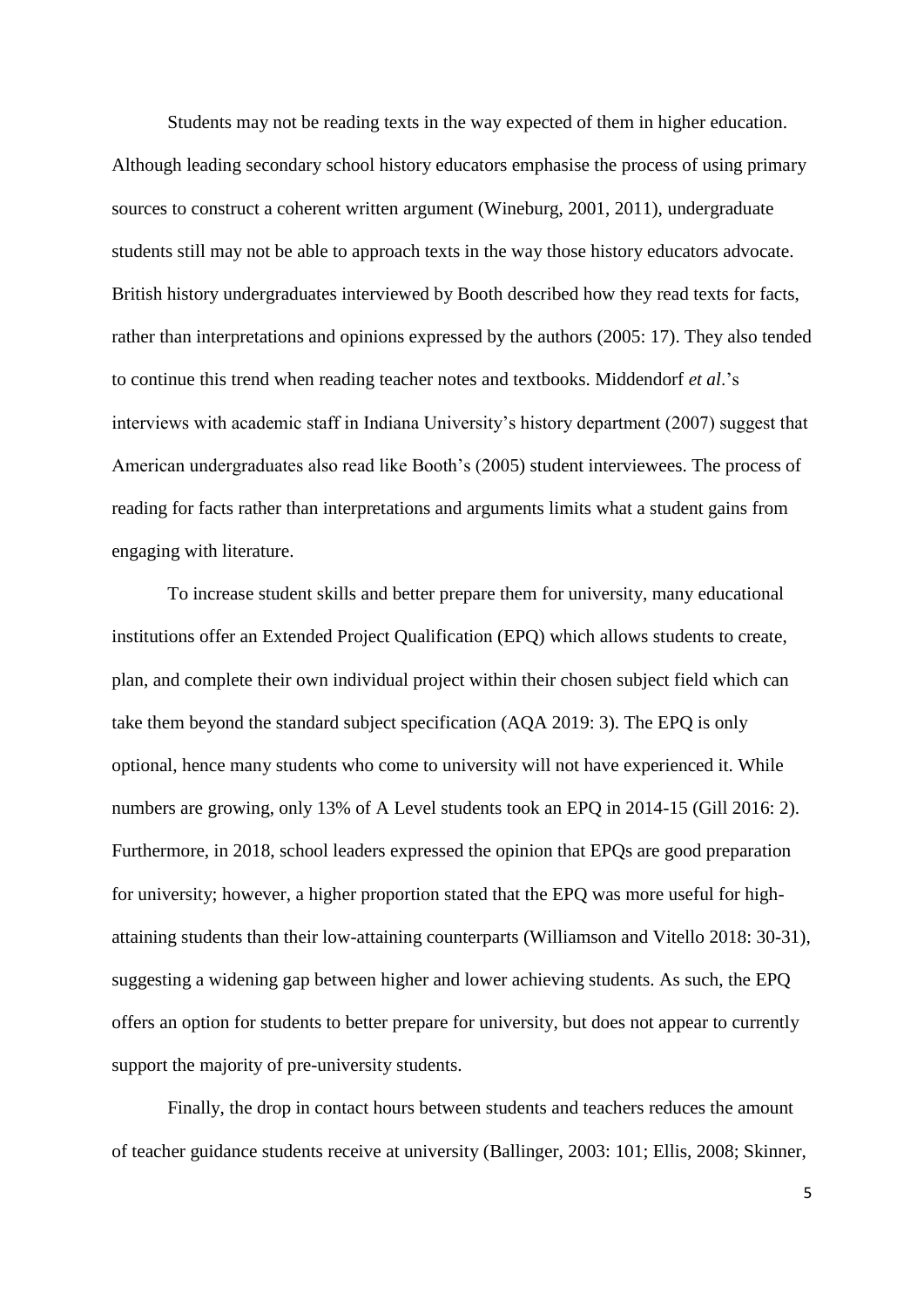2014: 370). Therefore, in their new academic setting when they are also coming to grips with these new expectations, first-year undergraduate students must rely more on their own initiative in reading academic literature, as well as forming ideas on contemporary debates in the field (Baker, 2017: 404; Ferreira, 2018: 9; Skinner, 2014: 367).

Critically engaging with a myriad of sources is therefore a key skill undergraduate students need to learn in their first year of university and continue to develop throughout their degree. Attention to this kind of skill development within disciplines is particularly important given the discipline-focused nature of UK higher education (Wingate, 2007). The Quality Assurance Agency (QAA) statement for classics and ancient history emphasises the importance of primary material (QAA, 2004: 11). The QAA benchmark statement for classics and ancient history explicitly states that a graduate will have a knowledge of a range of primary sources (QAA, 2014: 14). Furthermore, familiarity with sources has been a constant, fundamental staple of classical research. To address important subject-specific skills such as source engagement, many programmes now aim to integrate subject-specific skills training into their teaching (Wilson and Child, 2017: 189; Wingate, 2007).

In history, Booth suggests that skills training should be embedded within contentbased modules (2005: 19). Not only does this approach allow an integration of content and skills, it avoids patronising stronger students with separate units on the basics of the field. It also avoids the potential for students to de-emphasise skills units in favour of content-based units (Booth, 2005: 17). An integrated approach is thus seen as more authentic to the practice of history, and a process to which other subjects should aspire (Wingate, 2007).

In this study, we investigate how successful this skills-integration method has been in a classics module for first-year university students at Egeria University (a pseudonym), following Heiland and Rosenthal's (2013) recommendation to use local case studies to advance understanding of learning and teaching. The module design and this study were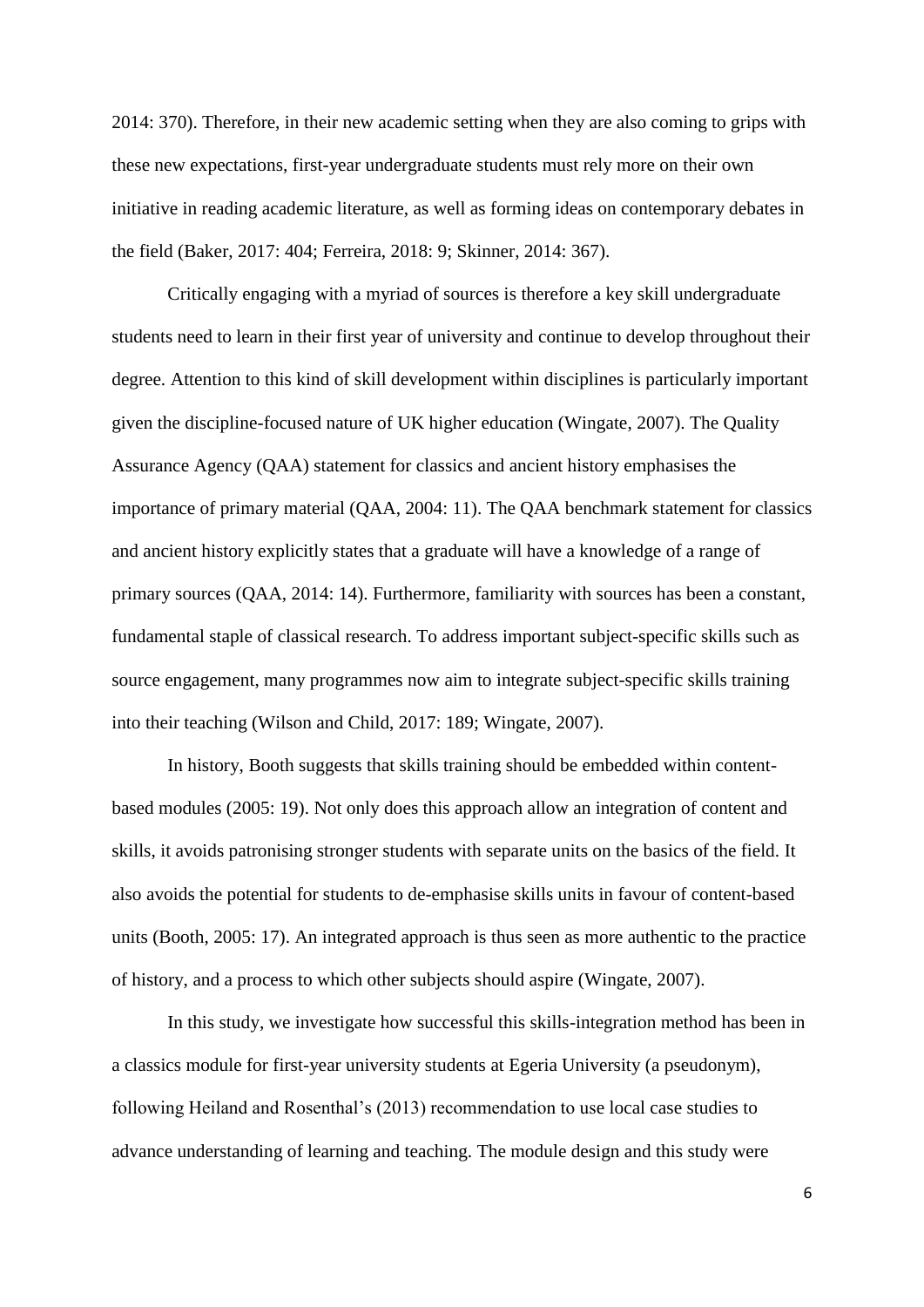guided by the theory of constructive alignment (Biggs, 1996). That theory postulates that learning in higher education depends upon alignment between intended learning outcomes, teaching methods and assessment methods and criteria (Biggs, 1996). We ask how successfully the module achieved the key learning outcome of students incorporating a range of sources within their scholarly work. We explored this overarching question by examining the number, type and variety of different sources students used in the final essays of this core first year module. Thus, this investigation provides an outcomes-based evaluation of the effectiveness of this increasingly common, integrated approach to teaching skills, framed by the theory of constructive alignment (Biggs, 1996). Given the limitations we found in students' work, we also offer a substantive discussion of a possible alternative way forward to be tested in further studies.

#### **Method**

All students completed a core module with 2 hours of contact time per week, over 24 weeks focusing on the history and literature of ancient Greece and Rome at Egeria University. Four weeks in total were used as reading weeks with students encouraged to use the time to research, plan, and write assignments. Consistent with the UK QAA benchmark statement expectations (2014: 10, 11, 14), one of the module's intended learning outcomes states that students will, 'Draw together a wide range of sources for Greek and Roman history (legal, literary, historical [and] biographical)'. We examined students' essays to determine how successfully students integrated a variety of sources in classics in their work.

#### *Context*

Egeria University's Classical Studies undergraduate degree integrated skills training within content-based modules as recommended by Booth (2005: 19) in 2018; an initiative that was also adopted by other UK universities (Ferreira, 2018: 2; Goodman, 2017: 50). Until recently,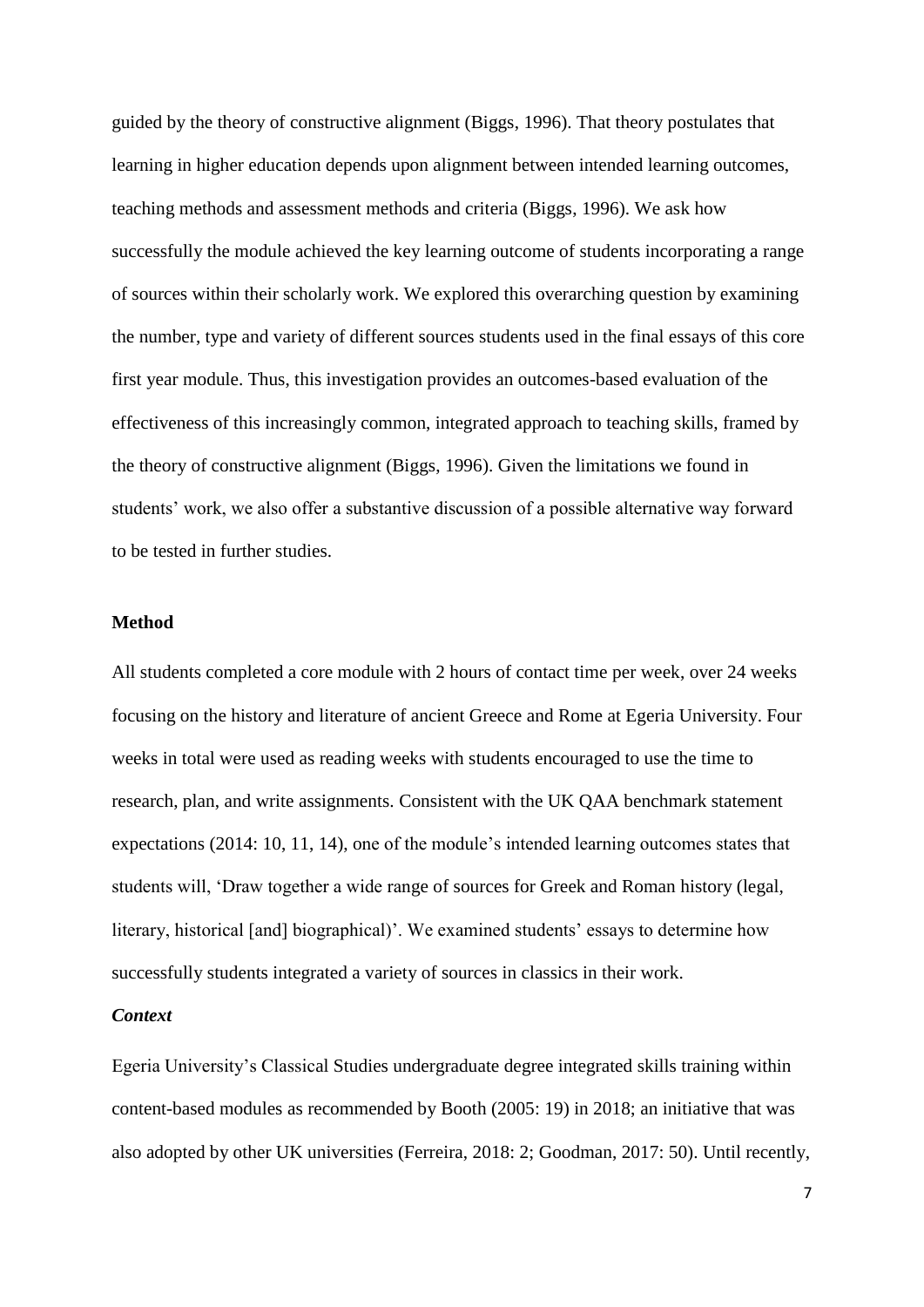undergraduates in the **c**lassics department at Egeria University participated in a classicsspecific skills module separate from a content-focused core module. That separate skillsbased module was discontinued in favour of incorporating skills development into a core content module focusing on ancient Greek and Roman history and literature ('History and Literature of Ancient Greece and Rome' (a pseudonym)). To develop classics-based intellectual skills, seminars incorporated demonstrations of these skills in published literature, discussion of multiple types of sources during teaching, content-specific inquiry-based questioning, and assignment feedback.

Egeria University's module, 'History and Literature of Ancient Greece and Rome' was taught via weekly 50 minute lectures for the entire cohort of 135 students, supplemented by weekly 50 minute seminars in groups of 19-25 students throughout the first and second terms (for a total of 24 weeks). The first 12-week term focused on  $5<sup>th</sup>$  century BC Athens. The second 12-week term concentrated on specific individuals, events, and literature relating to the last century of the Roman Republic. There were seven seminar groups in term one led by three individuals, and six in the second term led by two. Contemporary to the final assignment in term two which this paper uses as a case study, there were two seminar classes led by a senior academic who convened the module. The other four seminar groups were taught by a second-year PhD student and Graduate Teaching Assistant (GTA) who had led seminars for the module in the previous year.

There were three assessments in total including two 1500 word essays. The first essay addressed 5<sup>th</sup> century BC Greece, and the second essay addressed the period around the downfall of the Roman Republic. The third assessment was a journal article review, which relied upon students critically engaging with a piece of contemporary scholarship. Each assessment was designed to promote engagement with key ideas, figures, events, and literature.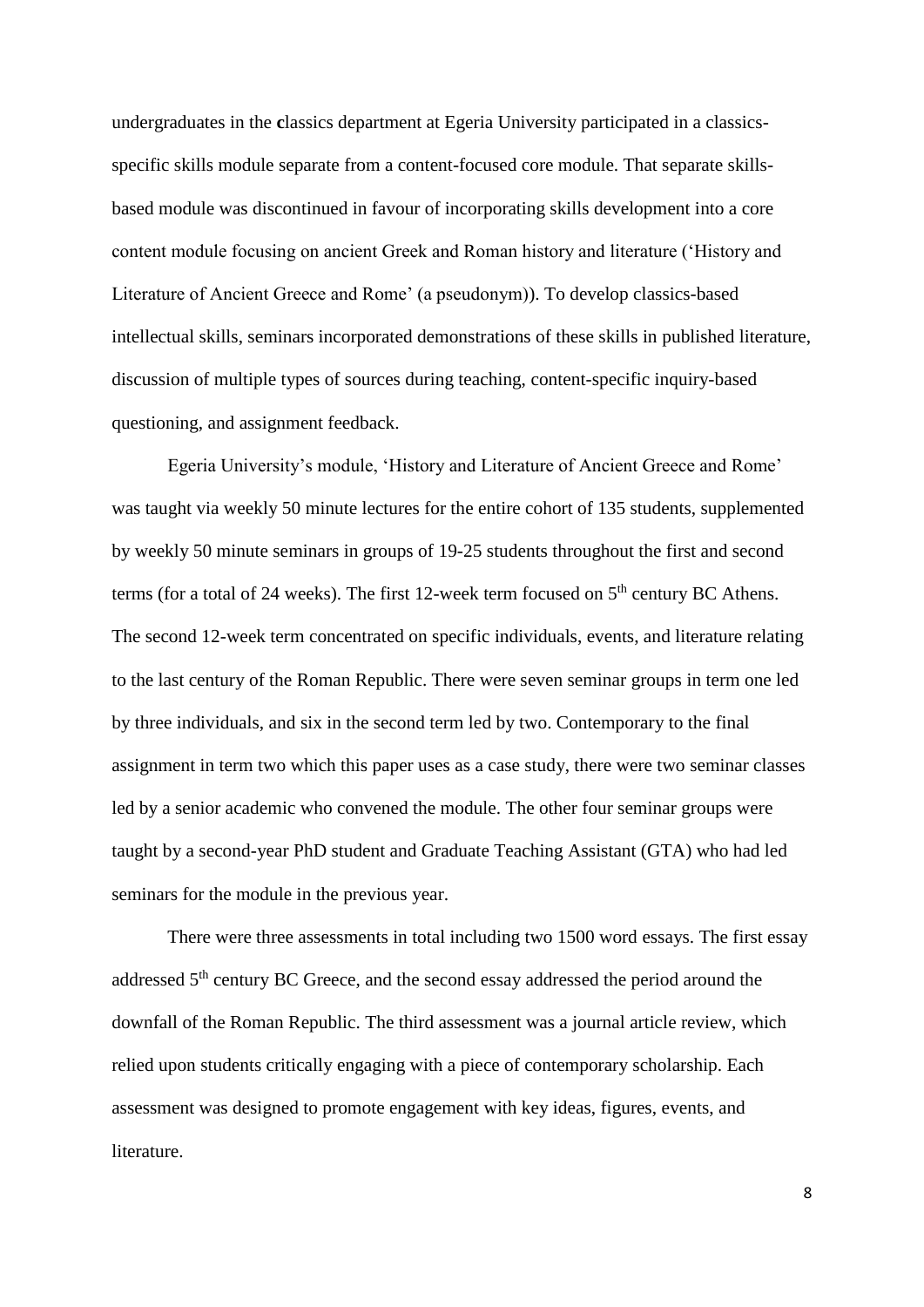The Roman essay, the focus of this study, was the last of these coursework assignments, with a deadline at the end of the second term. Students worked on the essay during the second term individually, outside of class time. As the Roman essay took place at the end of the second term, students had previous experience at essay writing, and feedback on an essay from the same module. The questions set were broad, but also specified certain ancient authors, particular ancient sources, or events that are were addressed in ancient sources used in class. Alongside the set essay questions were prompts to use multiple classical and secondary sources, and to bring together sources and information from different topics. The instructions and questions for the set of Roman essay questions are shown in Appendix 1. The marking was conducted by various individuals overall; however, all the marking for the essays included in the dataset was done by the PhD candidate and Graduate Teaching Assistant who led four seminars.

Student engagement with ancient literature was emphasised throughout contact hours, and in the marking criteria which were available to and discussed with students. In the marking criteria, reference was made within each grade classification to varied levels of engagement with the materials studied in and out of class. In class, a range of primary and secondary sources was used to showcase the literature available and illustrate how academics use and incorporate a range of sources into their written work. Each seminar typically relied on one secondary source and two primary sources. Over the course of the term, students will have seen eight different types of ancient (i.e. primary) sources, per the QAA benchmark statement (2014: 10). Seminars relied on key readings and discussion of various sources each week. In lectures, the diversity of sources was taught didactically, though with more focus on content such as key ancient events and political situations. Lectures were given by different full-time academics according to their speciality.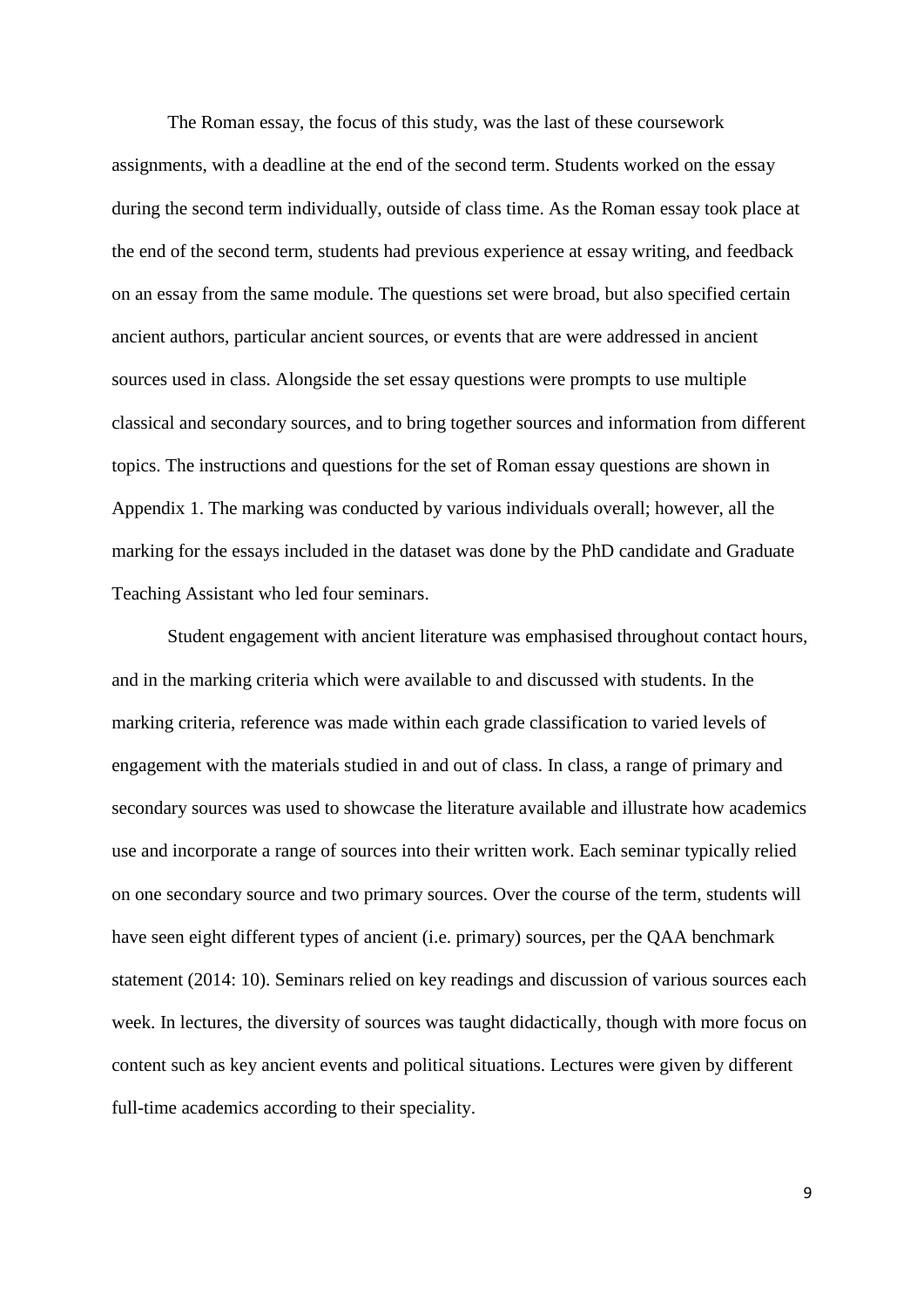Overall, the design of the module appeared to demonstrate good alignment between intended learning outcomes, teaching, and assessment (Biggs, 1996). The module was set out in such a way that multiple sources were dealt with and consulted, alongside intended learning outcomes which explicitly informed the students and teachers of the module goals. The assessments provided students with an opportunity to practice and develop the skill of incorporating multiple classical sources.

#### *Materials and Analysis*

The first author analysed student bibliographies in 1500 word essays (N=84) submitted for the final Roman history and literature assessment on the Egeria University module described above. The aim was to determine how successfully students met the intended learning outcome of incorporating a wide array of sources, including both primary and secondary sources. Each bibliography was inspected for the number of sources used, whether they were classical or secondary sources, the number of classical sources consulted, the number of different ancient source types used, and the number of non-academic sources included. The different types of classical sources have been taken from the learning outcomes in the module description, as well as those described in the UK QAA subject benchmark for classics and ancient history (2014) namely historiographical, biographical, poetry, epic poetry, plays, speeches, and documents dealing with law. This list was expanded to also include ancient personal letters.

#### **Findings**

Most students (70%) used four to nine sources in their essays, as shown in Figure 1. Figure 2 shows the use of non-academic sources, such as online encyclopedias specific to classical history (e.g. Ancient History Encyclopedia, Livius, and Encyclopedia Britannica) (Fig. 2), indicating that students, for the most, used reliable peer-reviewed sources.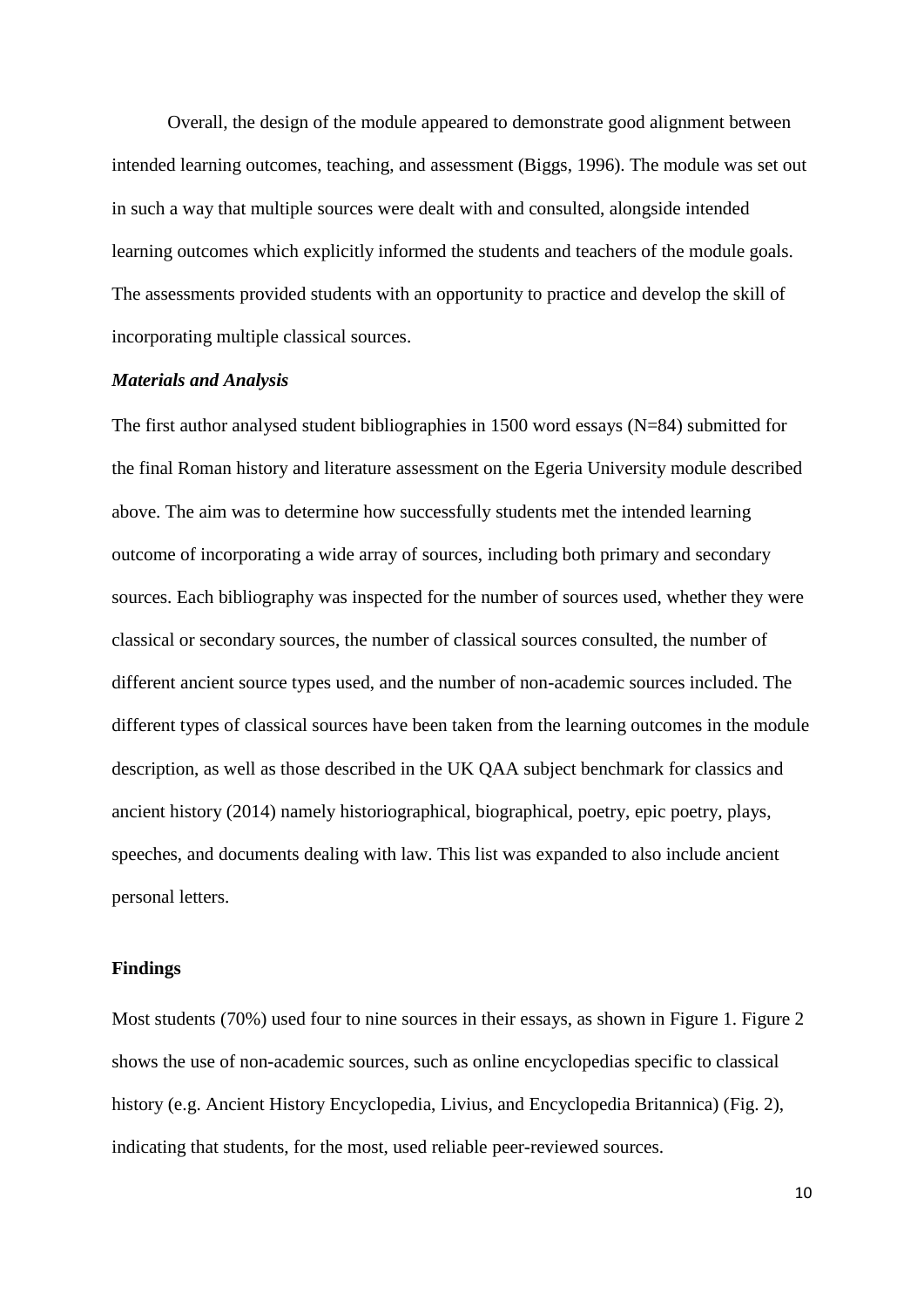

*Figure 1*: Number of sources students used in final 1500 word essay.



*Figure 2*: Number of non-academic sources students used in final 1500 word essay.

Figure 3 shows that students used more secondary sources than primary ones. Given that secondary literature is generally used to support the analysis and discussion of surviving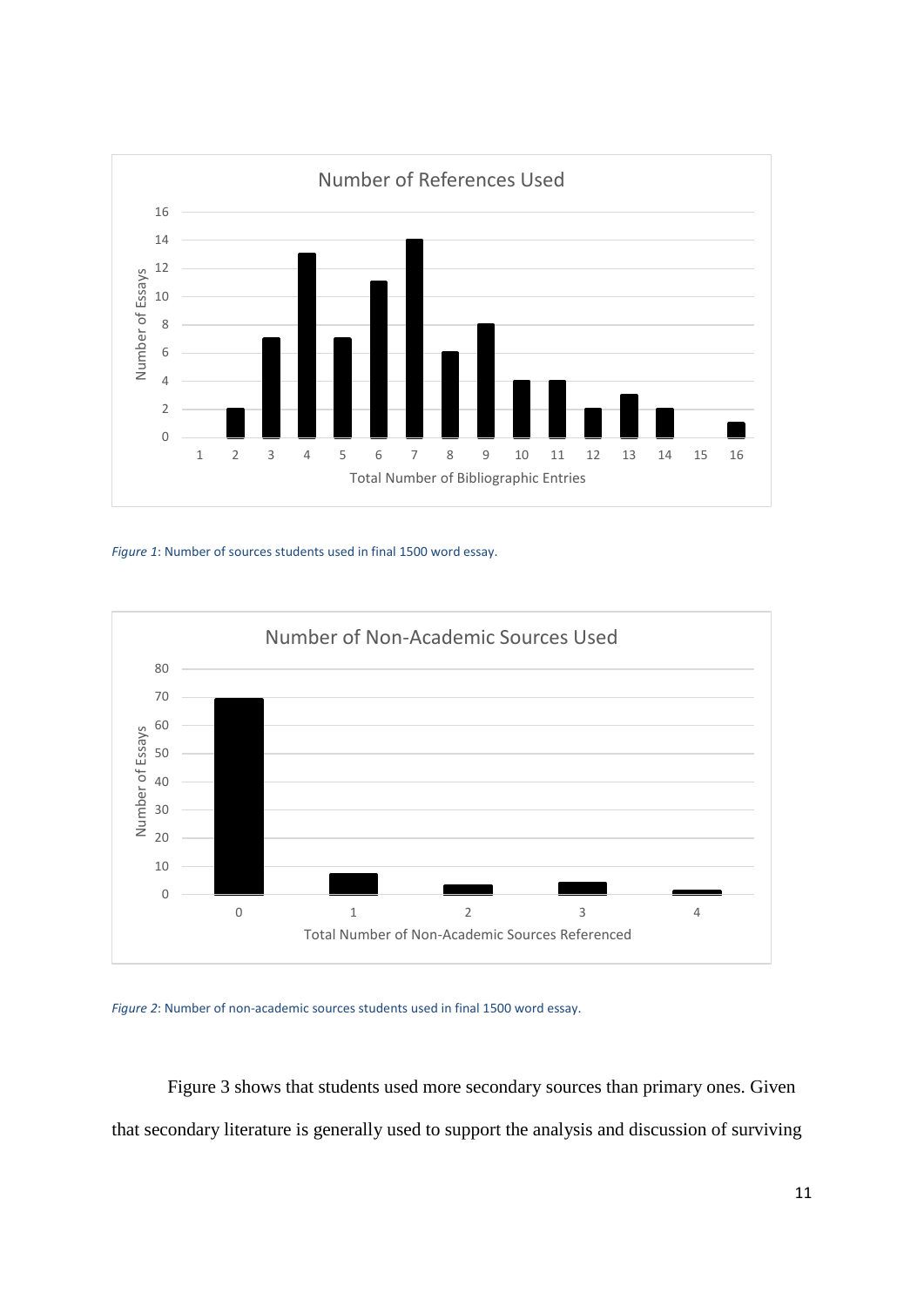sources from the Roman period, this finding was not surprising. However, 11 (13%) of the students did not engage with ancient sources at all, 28 (33%) students used just one classical source, whilst 19 (23%) incorporated two. Thus two-thirds of students (69%) used two primary sources or fewer in a 1500 word final essay after two terms of university study.



*Figure 3*: Number of primary classical and secondary sources used in students' final 1500 word essays.

Figure 4 demonstrates the number of different types of sources students incorporated into their essays. A high percentage (56%) of students did not use more than one *type* of classical literature in their essays (usually historical narrative or epic poetry), with 32 (38%) individuals including two. Only 5 (6%) of the students overall drew from three or more types of ancient literature.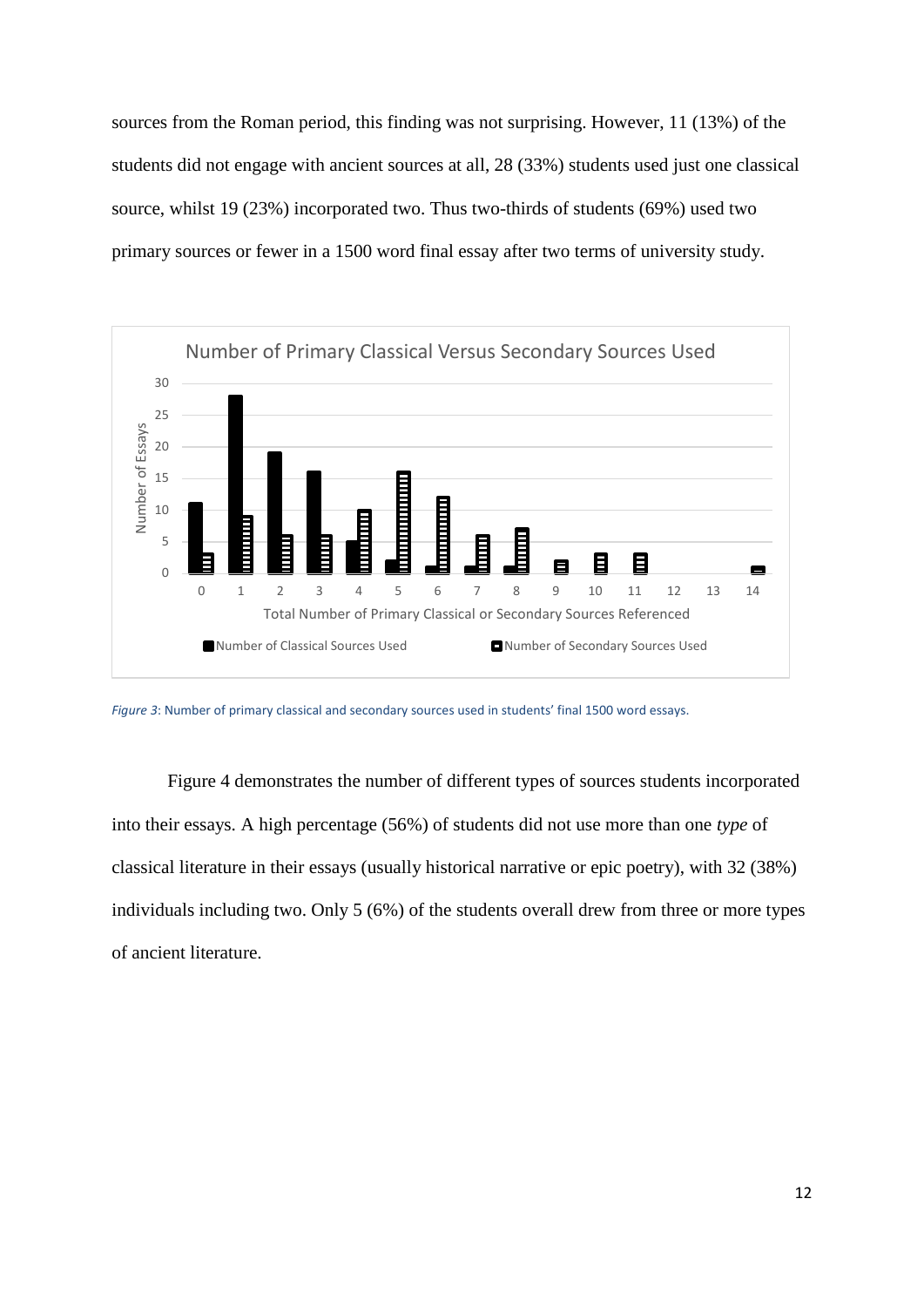

*Figure 4*: Number of different primary sources used in final essays.

#### **Discussion**

Most students referenced four to nine different sources in their final 1500 word coursework essay at the end of a two term, first-year undergraduate module in classics and ancient history. Most were relying on academic, rather than non-academic sources which is a sign of success for the teaching of the module. However, there was considerable reliance on secondary sources and more than half of the students used only one type of ancient source. Most (94%) students used fewer than three different types of ancient source. This outcome, for a module specifically intended to teach students the skill of synthesising multiple different types of ancient sources in crafting an interpretation and argument, is disappointing. When students used ancient sources, most used historical narratives or epic poems. These two types of ancient sources are the source types predominantly used in A-level study of classics and ancient history. Furthermore, students who have studied English literature or history at A-Levels may also be familiar with those kinds of sources. This finding suggests that more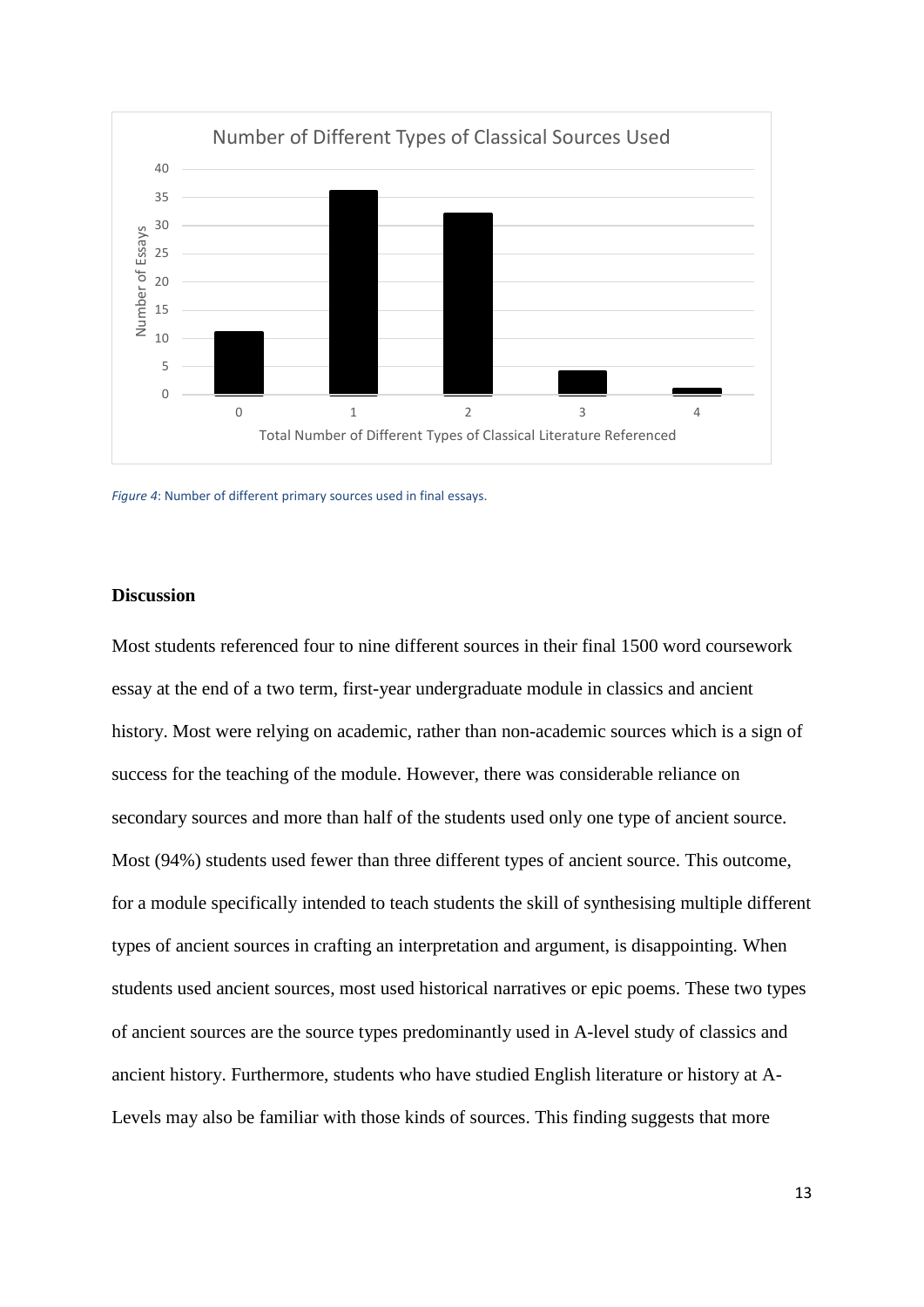attention needs to be paid to helping students appreciate and use other types of sources of which they may have no experience prior to university.

Despite apparently good alignment between intended learning outcomes, teaching, and assessment criteria, students' relatively low engagement with different types of ancient sources suggests either that it was not aligned in the eyes of students (Biggs, 2012) or that the teaching of this particular objective needs to be improved or both. The learning outcomes clearly expressed what is expected of students in the assignments and seminars, though they may not have been understood fully by students. This hypothesis is worth further investigation. The assessments were designed for students to demonstrate those key skills. Assessment criteria were also consistent with those learning outcomes, though they could be made more specific in clarifying the expectation of using multiple sources to support an argument. On balance, we suspect that the teaching itself may have sent the wrong signals to students or may not have allowed them sufficient practice in the core skill.

The Roman section of Egeria's first year core module was split into two main parts: ancient history (event and individual based) and classical literature, with a new topic discussed each week. Thus students focused on one aspect of the ancient world at a time; for example Julius Caesar's political career, Augustus' founding of the Roman Principate, or Virgil's *Aeneid*. Each week involved students reading relevant ancient sources to evidence events in the past, as well as encourage discussion. This process allowed for an easily understandable progression through the content of the module. However, using specified ancient sources to introduce and discuss certain historic individuals and events may have inadvertently caused students to associate certain types of sources with specific content  $-$  a shortcoming of A-level curricular and assessment regimes noted earlier. Thus students may, quite understandably, think that teaching will replicate their A-level experience (Perry and Allard, 2003).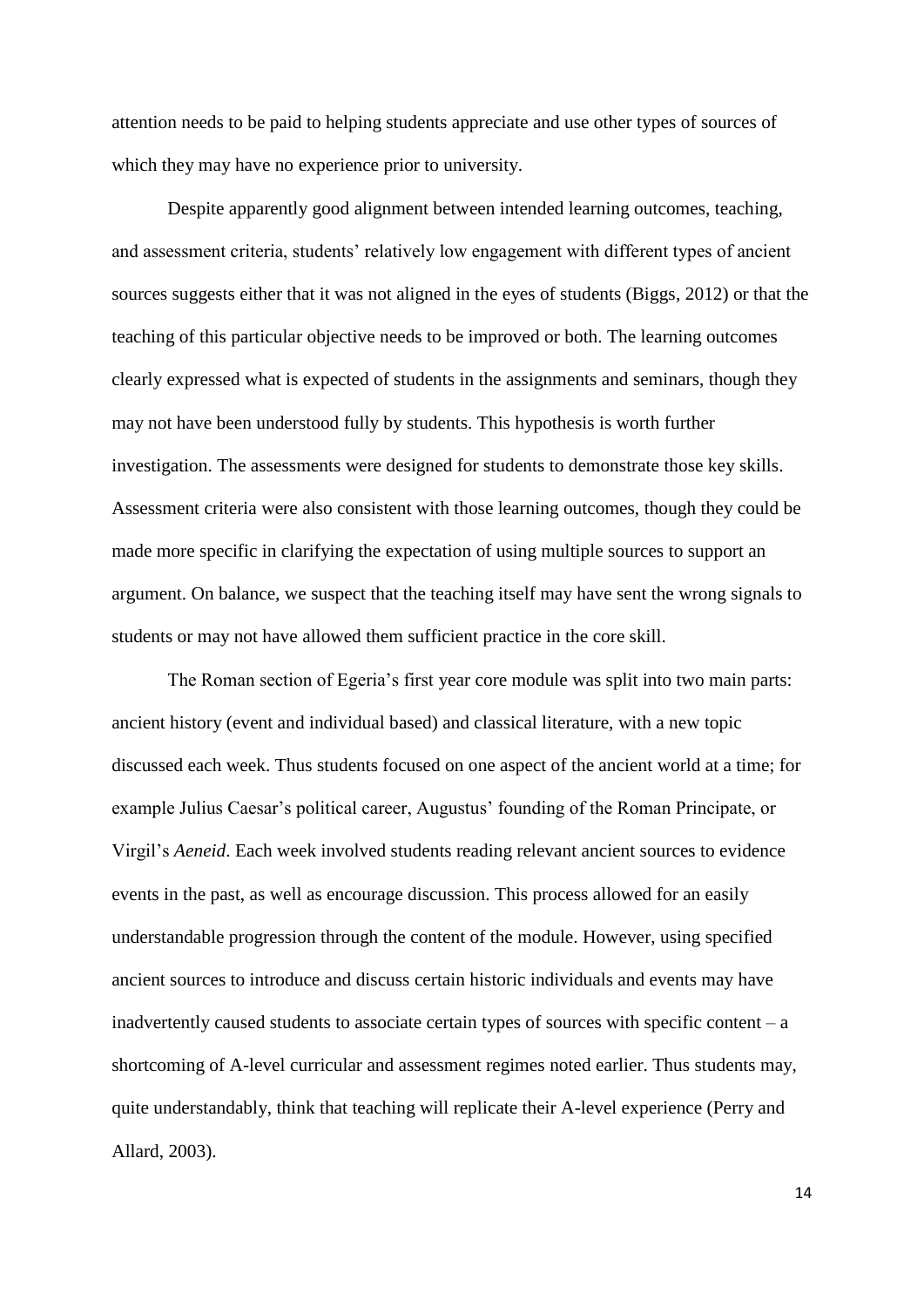In sum, this module trialed a new, integrated approach to teaching skills with content (Booth, 2005: 19; Wilson and Child, 2017: 189), a trend in this field. Integrating skills and content is a desirable goal, but also challenging for teachers who may not be accustomed to explicitly teaching skills. Therefore, we suggest that the teaching itself needs to be reconsidered to help students meet these challenging new higher education expectations. Simply advocating for or even developing apparently-aligned modules (Biggs, 1996) that integrate skills and content (Booth, 2005) may not be sufficient. In the next two sections we offer a substantive reflection on possible ways to move the field forward. We focus on making the thinking processes used by experts in classics and ancient history more explicit to students transitioning to higher education.

#### *Next steps for enhancing teaching practice*

Inspired by work on "decoding the disciplines" in undergraduate history education (Middendorf and Pace, 2004; Pace, 2011), we think a more explicit, theoretical grounding for the process of 'making thinking visible' would be useful to achieve greater success with the type of first year course evaluated in this study. Thus, we rely on the cognitive apprenticeship theory of teaching and learning (Collins et al., 1991) which provides 'a model of instruction that works to make thinking visible', replicating the teaching steps of a traditional apprenticeship within the classroom (Collins et al., 1991: 1). This model is based on research which concerns the process apprentices use when learning a practice: actively learning within a community of practice by observing, questioning, and doing in an environment that explicitly involves the trainee in their learning experience.

A challenge faced by teachers employing this process, however, is the difficulty in making explicit the implicit processes academics use when writing and researching (Austin, 2009: 175). Consistent with history educators (Middendorf et al., 2007; Wineburg, 2001,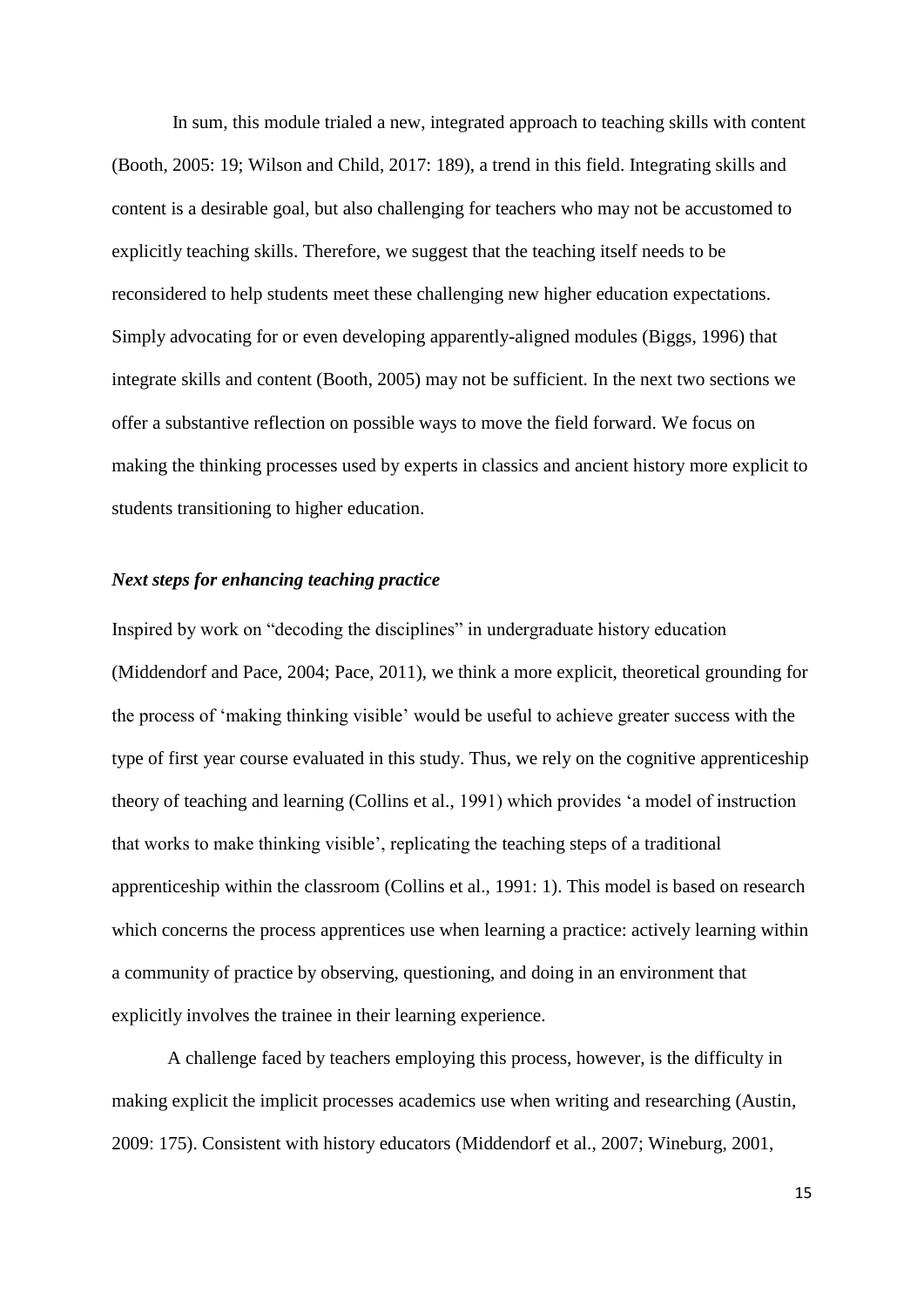2011), the use of a range of classical source types in interpreting historical events is a key aspect of practising classicists and ancient historians. In classics, the use of primary sources is complicated, though, by the range of types of sources students must analyse from a variety of different sub-disciplines, including archaeology, literature, art, politics, philosophy and law.

The second challenge in applying the model is that traditional apprenticeships occur in their real-world contexts, whereas classroom teaching is estranged from the contexts in which academic writing and research occurs (Austin, 2009: 175; Collins et al., 1991: 3). Thus a goal in seminars might be to create forums that more closely simulate a community of researchers analysing documents together to construct explanations of the past.

Table 1 sets out the six key steps of the cognitive apprenticeship theory (Collins et al., 1991) with brief examples of how a classics and ancient history teacher might apply them when teaching students to use a range of classical source types in essays, research, and arguments. This overall process of making the key cognitive practice of the discipline explicit, then developing applications of this generic model can be applied to a range of discipline-specific pedagogical challenges in higher education, as Collins and colleagues have done in primary and secondary education (1991). We follow the table with a more elaborated example of how teaching might be adapted when guided by this model.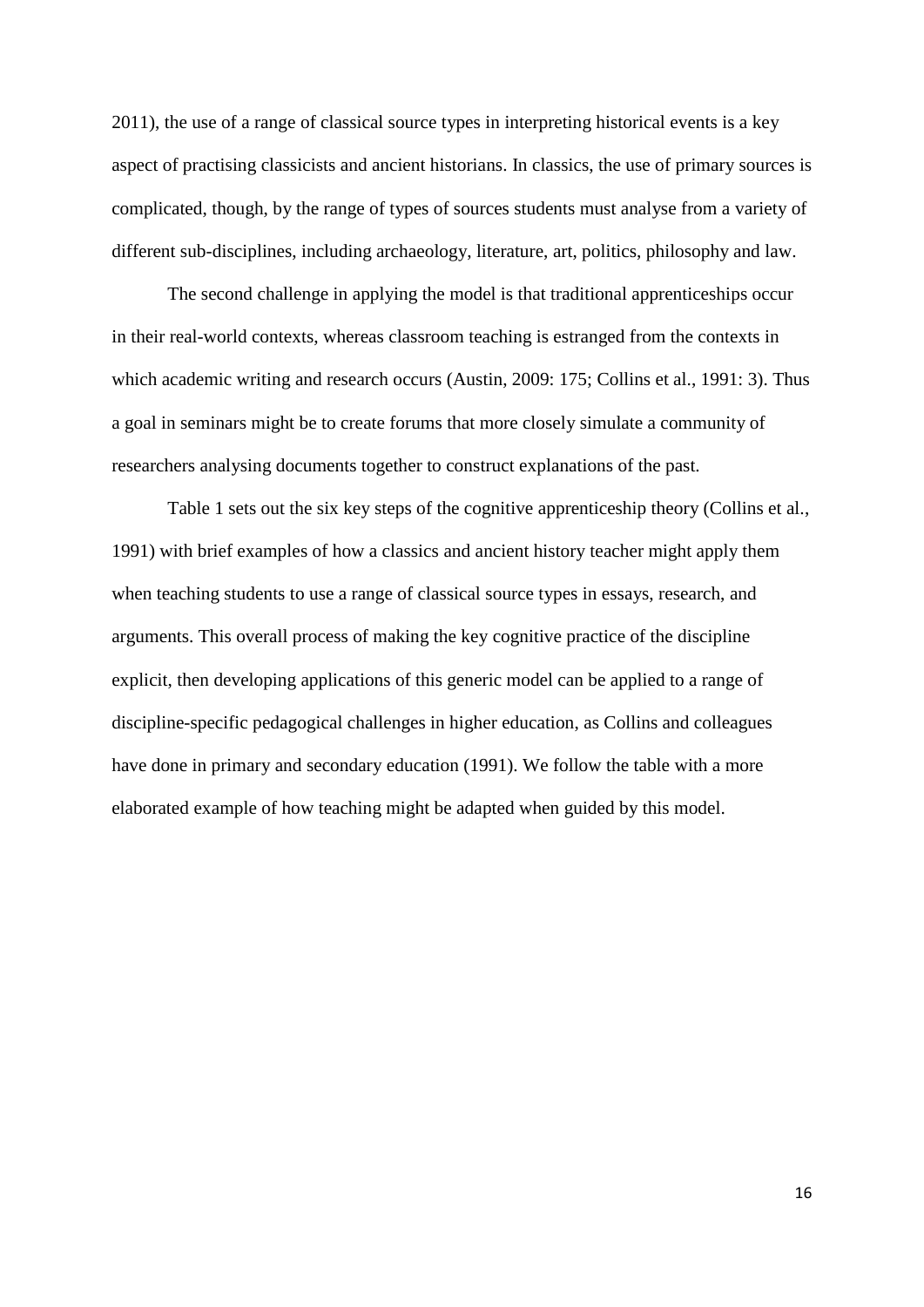| <b>Key Step</b> | <b>Definition</b>                                                                                                                                                                                                                                                                                                                | <b>Teacher Behaviours</b>                                                                                                                                                                                                                                                                                                                                                                                                                        | <b>Student Behaviours</b>                                                                                                                                                                                                                                                                                                                                   |
|-----------------|----------------------------------------------------------------------------------------------------------------------------------------------------------------------------------------------------------------------------------------------------------------------------------------------------------------------------------|--------------------------------------------------------------------------------------------------------------------------------------------------------------------------------------------------------------------------------------------------------------------------------------------------------------------------------------------------------------------------------------------------------------------------------------------------|-------------------------------------------------------------------------------------------------------------------------------------------------------------------------------------------------------------------------------------------------------------------------------------------------------------------------------------------------------------|
| Modelling       |                                                                                                                                                                                                                                                                                                                                  |                                                                                                                                                                                                                                                                                                                                                                                                                                                  |                                                                                                                                                                                                                                                                                                                                                             |
| Coaching        | The teacher demonstrates a cognitive process, so<br>the learner can conceptualise the steps involved<br>in carrying it out themselves. Modelling includes<br>explicitly revealing the procedures, techniques,<br>and heuristics (rules of thumb) used to complete<br>the work.                                                   | The teacher explicitly demonstrates, discusses<br>and explains how to find, incorporate, reference,<br>use and combine classical sources. Modelling can<br>be done in a lecture or smaller group seminars<br>when students are more actively involved.                                                                                                                                                                                           | The student will be directed to attend to the<br>processes involved in becoming a classicist<br>and/or ancient historian. They will listen to the<br>teacher, take note of the processes which are<br>demonstrated, and take part through questions<br>about how sources are used to generate content<br>(not just about the content itself).               |
|                 | The teacher coaches students as they engage in<br>the key cognitive processes being trained. Thus<br>students are practicing, in lower risk settings, the<br>same processes as academics in classics use.                                                                                                                        | The teacher sets appropriate tasks and designs<br>learning environments that enable students to<br>practice using multiple sources and then provides<br>constructive criticism through the provision of<br>hints, diagnosis of problems, feedback,<br>identification of weaknesses and strengths, as<br>well as aiding and encouraging analysis of<br>problems. Coaching can be incorporated into<br>weekly tasks, discussions, and assessments. | Students practice the procedures demonstrated<br>in modelling during seminar discussions, set tasks<br>and formative essays. Students will take in the<br>comments of their teachers to further improve<br>their ability at engaging with classical sources.<br>Thus students actually practice the skills and get<br>feedback on those practice exercises. |
| Scaffolding /   |                                                                                                                                                                                                                                                                                                                                  |                                                                                                                                                                                                                                                                                                                                                                                                                                                  |                                                                                                                                                                                                                                                                                                                                                             |
| Fading          | The teacher guides students through the more<br>difficult sections of work (scaffolding), and<br>subsequently reduces assistance as students<br>progress (fading).                                                                                                                                                               | The teacher will assist students in carrying out<br>key skills such as completing part of the task for<br>students to then continue, or providing step-by-<br>step checklists, or templates. The teacher will<br>reduce the amount of assistance over time<br>(fading).                                                                                                                                                                          | Students will begin to use key skills in a<br>structured, guided way before eventually using<br>them autonomously in their individual essays<br>with little or no guidance from teachers.                                                                                                                                                                   |
| Articulation    | Insofar as thinking is visible only through<br>verbalisation, students need to "think aloud" in<br>order to be coached. Articulation means finding<br>and using the words to describe thought<br>processes and labelling different parts of their<br>work and processes and relations between those<br>parts and the whole task. | The teacher creates opportunities for students to<br>describe how they are approaching a text.<br>Students could be asked to find/analyse sources<br>for a specific event, theme, or person. Prompts<br>may include asking how sources compare to one<br>another and the advantages of specific<br>approaches. The teacher coaches students based<br>on what and how well students' articulate their<br>processes.                               | Students engage in articulation, showing their<br>approaches to analysing sources, and choosing<br>which ones best tackle the issue they are faced<br>with. For example, students will choose which<br>sources to use, how to approach them, and<br>explain why their chosen processes are better<br>than others.                                           |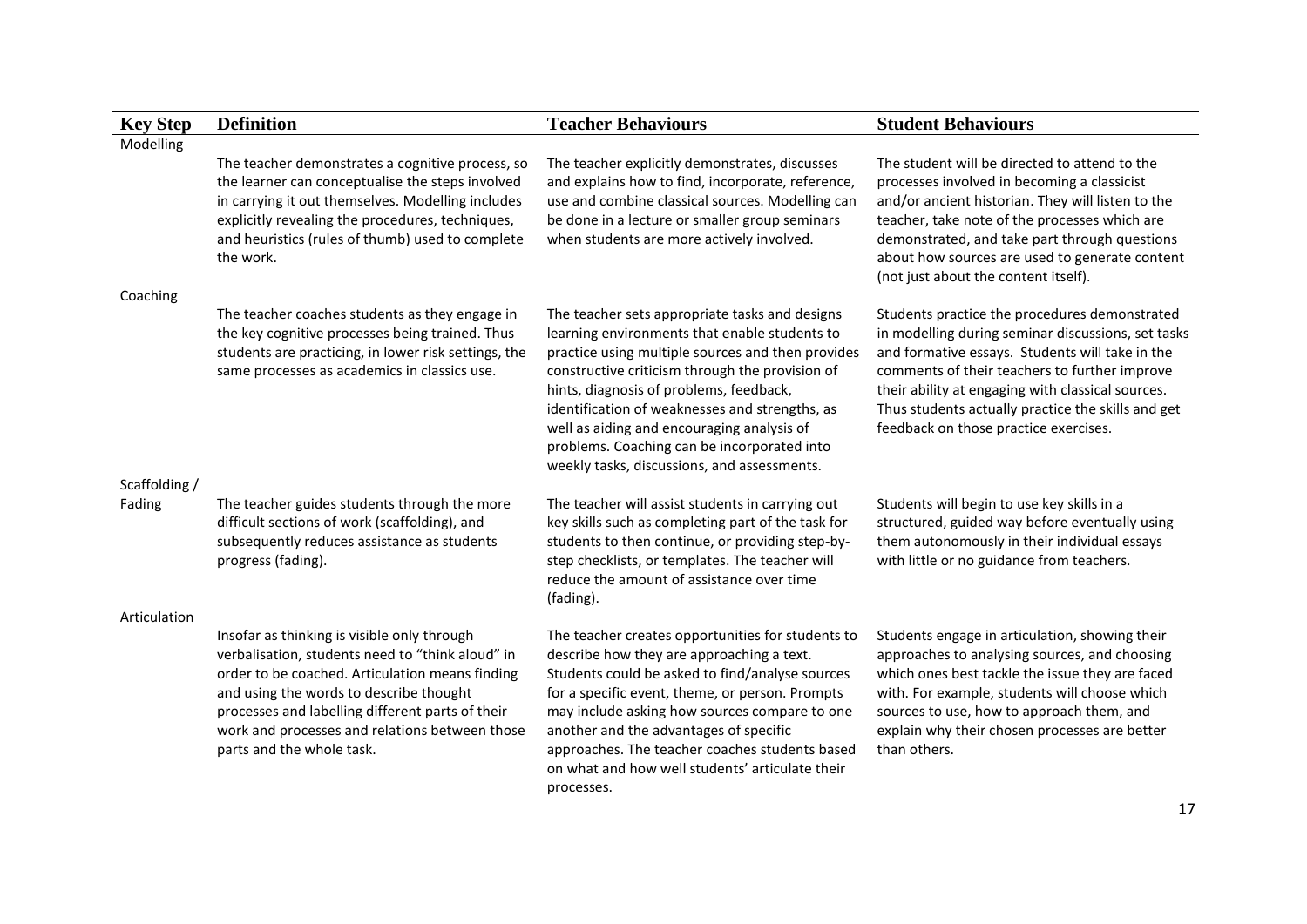#### Reflection

| Exploration | The student reflects on their processes,<br>comparing their own work to their previous<br>attempts, other students, academics and the<br>experts they read in secondary literature. This<br>process will include identifying strengths,<br>weaknesses, and ways to improve.                                                                                                        | Teachers encourage reflection through one-on-<br>one discussions, class-wide feedback sessions,<br>and tasks which require reflection and<br>comparison activities with essays and articles.<br>Prompts might include: Do other academics use<br>similar or different sources to examine particular<br>events such as the Catilinarian Conspiracy? Are<br>there alternative interpretations of crucial<br>ancient texts being used for specific hypotheses<br>that can strengthen or challenge your work? | Students will use answer reflective questions,<br>identifying similarities and differences and<br>strengths and weaknesses. The student will use<br>their findings to incorporate good practice into<br>their own work. |
|-------------|------------------------------------------------------------------------------------------------------------------------------------------------------------------------------------------------------------------------------------------------------------------------------------------------------------------------------------------------------------------------------------|-----------------------------------------------------------------------------------------------------------------------------------------------------------------------------------------------------------------------------------------------------------------------------------------------------------------------------------------------------------------------------------------------------------------------------------------------------------------------------------------------------------|-------------------------------------------------------------------------------------------------------------------------------------------------------------------------------------------------------------------------|
|             | The student is guided to recognise their learnt<br>processes and think about how they may apply to<br>wider contexts and situations.<br>the state of the state of the state of the state of the state of the state of the state of the state of the state of the state of the state of the state of the state of the state of the state of the state of the state of t<br>$\cdots$ | The teacher provides guidance on how learnt<br>skills can be used alongside advanced themes.<br>Teachers can encourage exploration through the<br>explicit inclusion of modern, innovative theories<br>and themes that demonstrate the breadth of<br>research in the field. Continued emphasis on<br>learning outcomes which encourage the use of<br>sources from multiple topics may aid in the<br>development of student led exploration.                                                               | Students will formulate arguments and ideas that<br>bring together a wide range of themes and<br>sources, incorporating their work into a modern<br>and innovative framework.                                           |

*Table 1*: Key Steps in the Cognitive Apprenticeship Theory with Examples of Application in Teaching Source Use in Classics.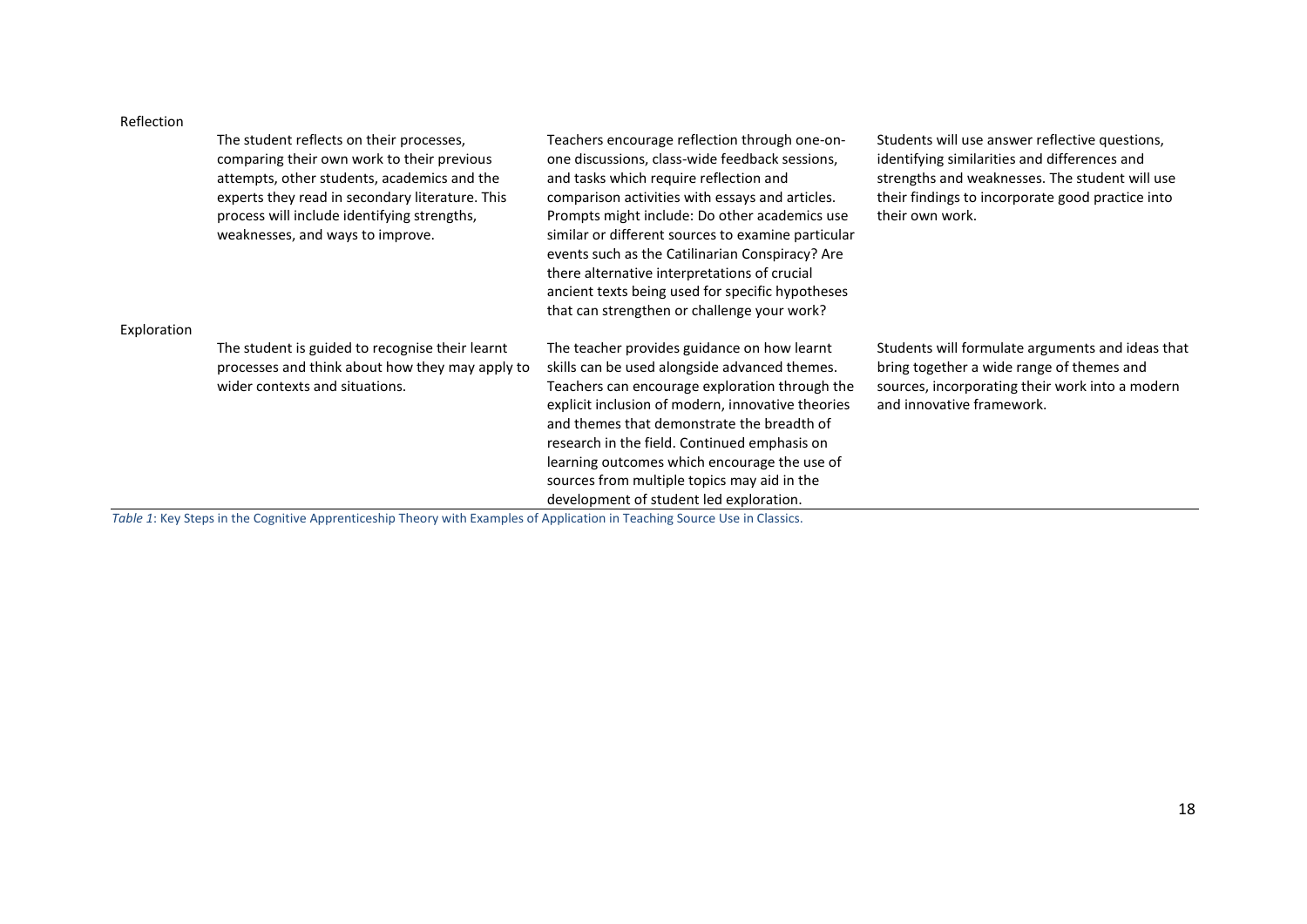*Applying cognitive apprenticeship to a traditional classics course curricular structure* In this section, we elaborate the brief summary provided in Table 1 to show how the cognitive apprenticeship model could apply to classics teaching. Key constructs of the model appear in italics. First, teachers could provide some explicit instruction about where to find ancient sources, *modelling* the process. Then, instead of providing students with sources for each event or individual in history, seminar leaders could dedicate a session to the skill of searching for classical sources. That it, they could provide students with a topic such as the representation of the barbarian, requiring students to search for relevant sources. Students will source their own evidence to bring to the seminar, and discussion can focus around what each source contributes to the understanding of the topic. The seminar leader can have backups to fill in any gaps in students' contributions. Doing so makes the seminar more like a community of scholars who are jointly analysing a question, sharing different sources that inform an answer, bringing authentic disciplinary practices into the classroom. As students become actively engaged in sourcing their own evidence and discussing hypotheses in relation to a question, the teacher can *coach* this performance. Teachers can emphasise the fact that university requires more independent inquiry than previous educational levels, encouraging students to *articulate*, *reflect* on and *explore* their independent thinking processes.

Students would, of course, need gradual training – *scaffolding* – in carrying out this task. In the first weeks, students could be provided with core materials, but asked to bring one or two additional resources with them. Over time, students would learn where to search for their own sources and the balance between teacher-provided sources and students' independently found sources would shift in the seminars (*fading*). Through this process, students would be increasingly more active in finding their own sources (*exploration*), as well as practised in explaining why certain literature has been chosen (*articulation*). In time,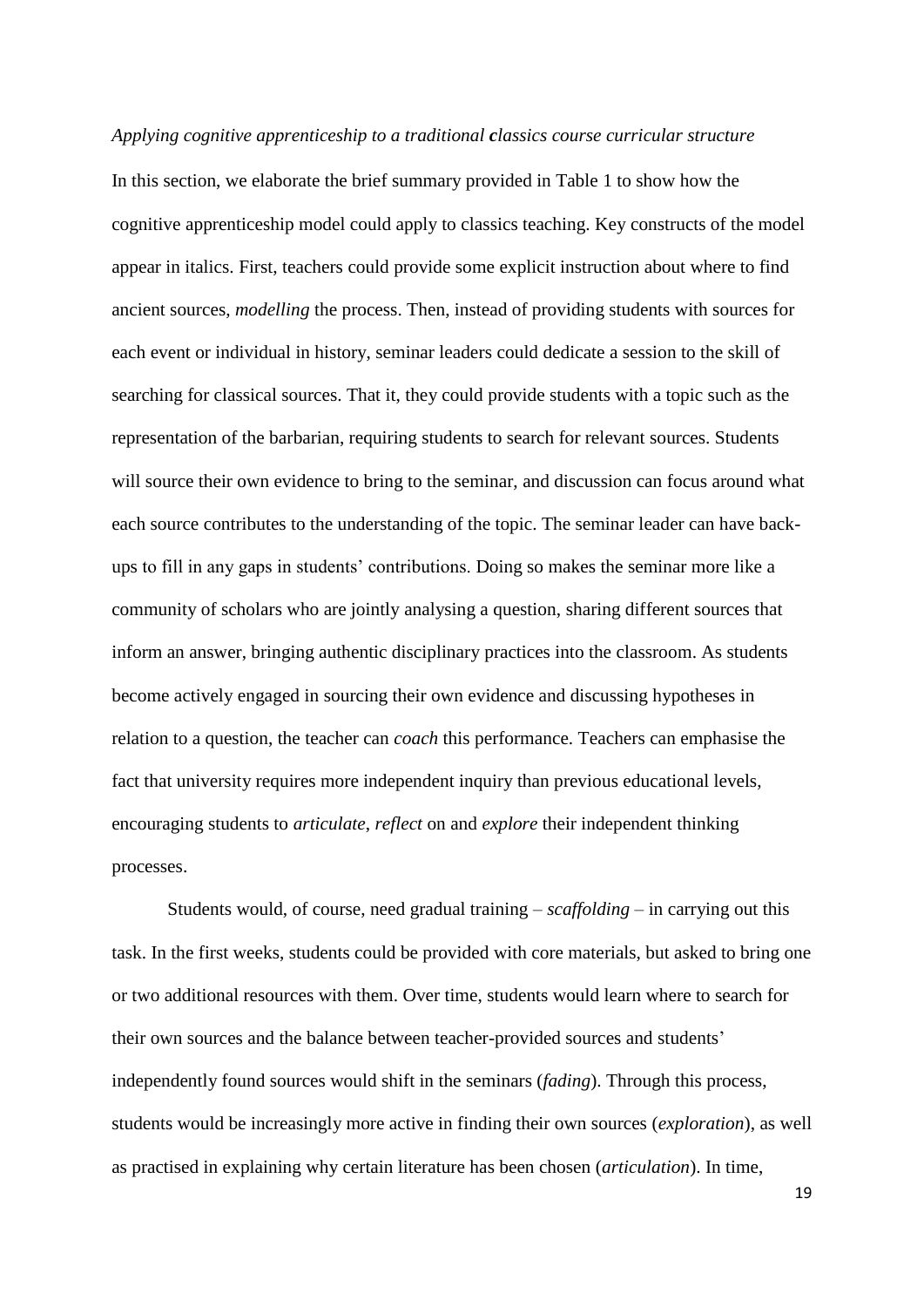students would be able to discuss their sources, not just cite them, demonstrating their development as competent and independent learners who have been successfully taught subject specific skills (Jones, 2018: 229; Wingate, 2007).

Such an approach however, relies upon student effort and willingness to be proactive. This aspect needs to be emphasised at the beginning of the student's university career and embedded early in the creation of their academic identity. Seminar leaders would also have to be adaptable due to the myriad of sources students may bring to class and buy into a process approach to teaching, not just a content focus (Quinlan, 1999). In particular, interacting with novel resources alongside students would force seminar leaders to model the thinking processes that characterise the field, which lies at the heart of the cognitive apprenticeship model.

#### *Applying the model to a redesigned curricular structure: Thematic seminar sessions*

The chronological approach of the existing module, particularly when teaching historical events, may have hindered students in making effective use of multiple ancient source types in a single essay. In a museum education context, Lubar argued that a chronological understanding of history directs a certain narrative which represents history as purely a route to the present (2013: 169). A chronological narrative can limit discussion by contributing to an inflexible view of the past which shuts down rather than opens up multiple interpretations.

It may, therefore, be beneficial to alter the way in which lectures and seminars are structured for a first-year undergraduate classical studies and ancient history module. A thematic approach could be adapted and used in the study of classics and ancient history, providing students with the opportunity to bring many types of sources together which relate to key topics such as identity, social class, slavery, power and so forth. As Hubard demonstrated through teaching students art within museums, a thematic approach can allow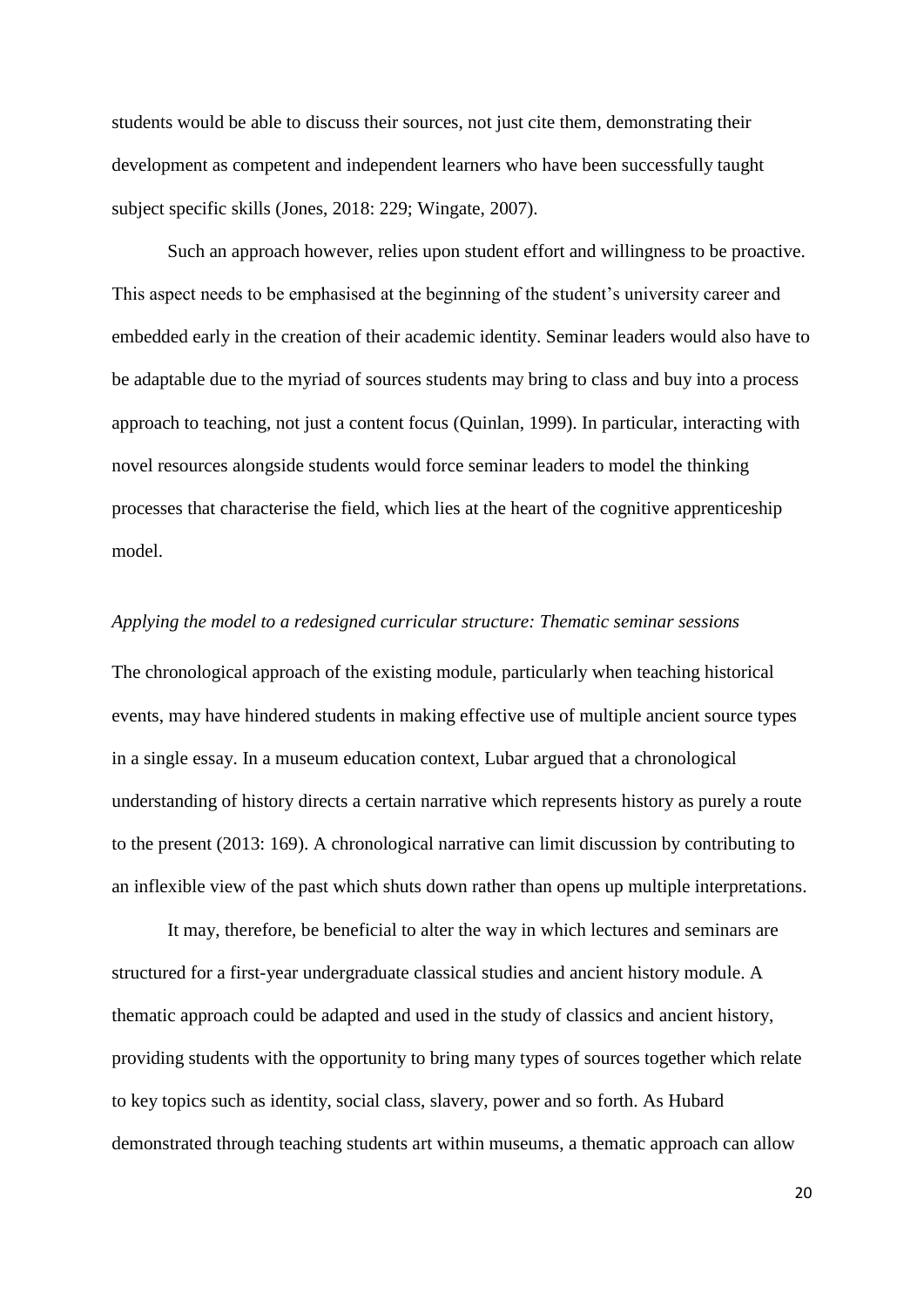pupils to come at ideas from a multiplicity of different angles (2014: 111). The teaching of art through a thematic approach is also seen in many other UK museums such as The Tate, the Tate Modern, and the National Gallery (Hubard, 2014: 105).

Thematic approaches in workshops and education sessions also occur in museums dealing with the ancient world on themes such as everyday life, Roman and native identity, or money and its use within the Roman Empire (e.g. educational sessions and workshops at the British Museum, Corinium Museum, Museum of London, and Verulamium). Each session uses a wide range of archaeological material, digital content, and different types of ancient and modern literature to explore certain themes. Learners become involved in the process of closely engaging with literature and materials. In the case of Hubard's approach to teaching art, visitors are depicted as becoming active makers of meaning. Through the process of learning in a thematic framework, individuals acquire the skills to confidently interpret other art for themselves (Pringle, 2009). Therefore, the thematic approach may also be suitable for a university degree that explicitly aims to develop students' historical thinking (Quinlan, 1999). It is not clear how widespread a thematic approach is in the teaching of classics; this question warrants further study.

In classics and ancient history at higher education level, using and discussing a diverse range of themes and sources would allow students to practice using ancient source types to tackle key questions, going beyond a focus on facts and conclusions to argument and reasoning. Seminars and lectures that feature a thematic approach must address skills learning early on by modelling the process of searching and reading classical sources through a themed approach, in keeping with the cognitive apprenticeship model.

For example, a week within the module could focus on the study of morals during the Roman period, incorporating historiographical texts, poetry, plays, speeches, law, and biographical work. The lecturer or seminar leader could then *model* how to draw information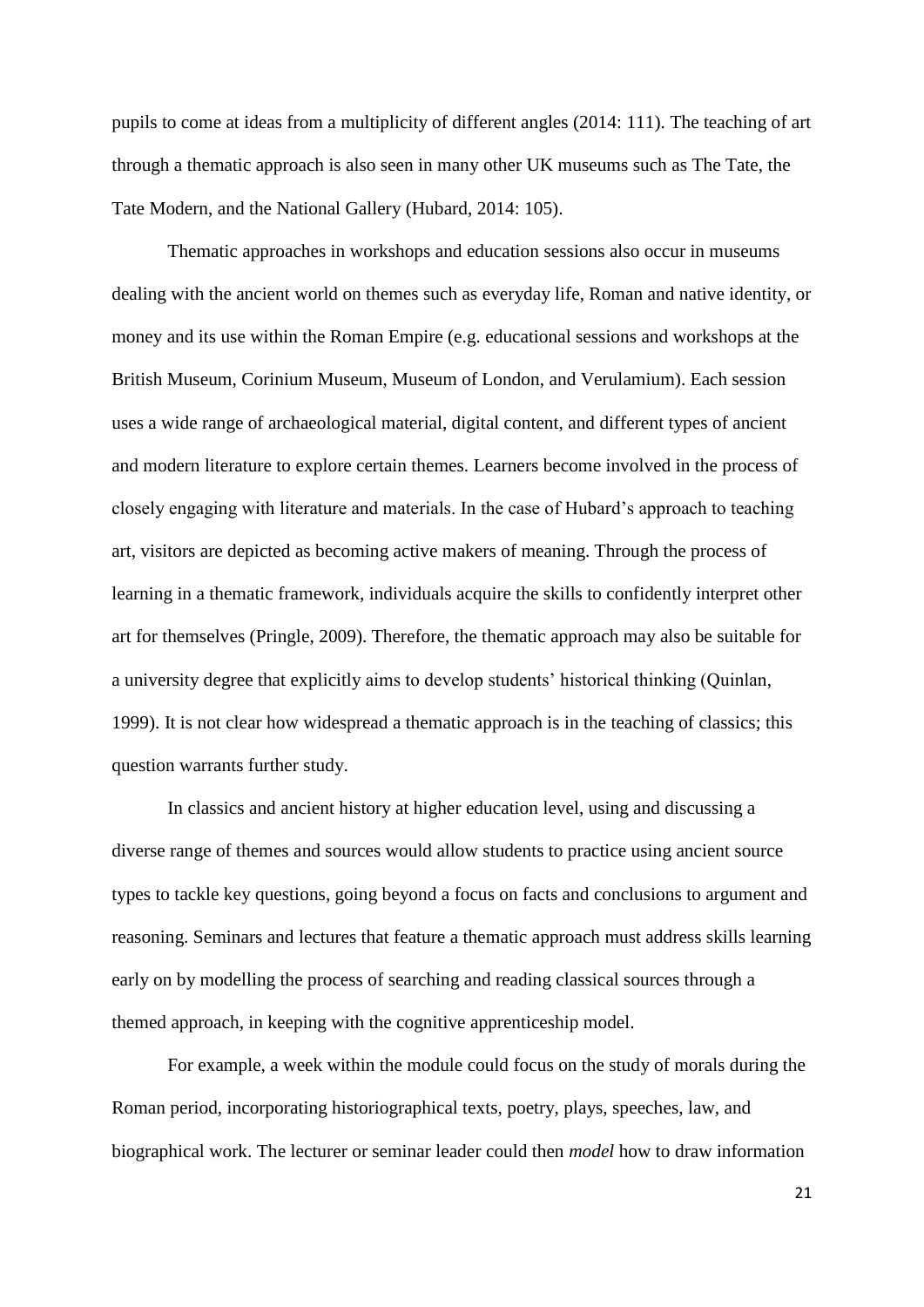from each source type, explicitly establishing the key skill and processes for students. As with the previous suggestion, students could then be encouraged to bring sources (*articulation*), widening the scope of student interest (*exploration*) and participation within seminars. This approach is similar to the one described above, but expands upon it. Relying on student preferences for which sources they bring for discussion might result in a good range of source types incorporated into lessons, allowing students to engage with preferred evidence as well as compare with those brought by others (*reflection*). As a result, students would be encouraged to contribute towards a process involving a wide array of sources, challenging their ability to incorporate unfamiliar evidence into their ideas, and thus providing opportunity for academic development. This process will also include *coaching* from the teachers who would guide discussions and provide feedback, albeit with emphasis on these discussions to become more student-led as time goes on (*fading*).

Such a thematic approach may require significant restructuring of existing modular content. However, the benefits of using themes to direct student progression may outweigh the pros of a chronological outline of history. A thematic approach also has the advantage in that it encourages an inquiry-based approach, so that the range of sources brought to seminars needs to be discussed individually, as well as linked to one another as a whole. The aim of this process is to create a teaching environment where students develop an awareness and understanding of sources akin to a professional academic. A thematic approach also encourages students to *articulate, reflect* on and *explore* by being actively involved in finding, using, and discussing how experts have used a wide range of sources for specific themes – again consistent with the cognitive apprenticeship model.

#### *Next Steps for Further Research*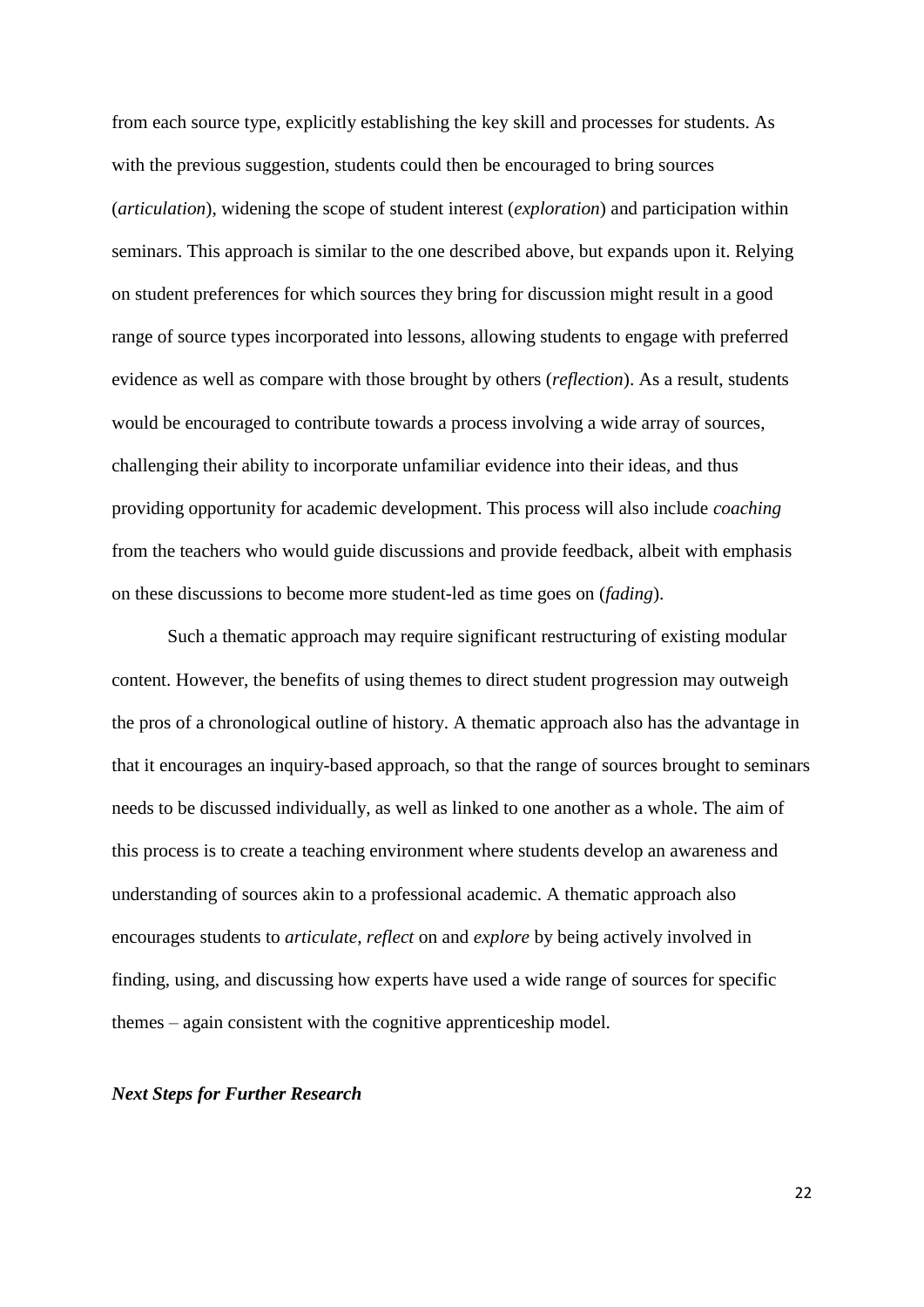Further similar studies need to be conducted, echoing the call to action by Heiland and Rosenthal (2013: 15). While it would be useful to continue the exploration of the relationship between other naturally occurring forms of instruction (e.g. skills-based only, thematic) and students' use of multiple sources in classics, such investigations need to look more closely at precisely how source use is taught and understood by students. The cognitive apprenticeship model laid out here provides a framework for analyzing future case studies of instruction.

This paper has laid out possible future directions for teaching to address this core challenge in classics and ancient history. Next steps might involve experimenting with these approaches and testing their effectiveness in terms of students' use of sources, as illustrated in the empirical component of this study. Comparable studies of students in second and third years of university would create a picture of the development of this vital skill over the course of the degree programme. Finally, it would be useful to dig more deeply into how students are using sources, not merely which ones and how many they use (Jones, 2018). Ancient historians do not just cite sources, they use them in particular ways to argue interpretations of historical events. Toward that end, studies using think aloud protocols could illuminate how students' think through a source and incorporate it into their writing as well as examining how students' source use changes over time in response to instruction, as illustrated by Usher (2018). Students' processes could be compared to experts' views to illustrate differences and highlight specific sub-skills that are particularly problematic.

#### **Conclusion**

Students must learn key discipline-specific skills and ways of thinking in higher education, such as effectively finding, analysing and incorporating multiple sources into arguments in the field of classics. Independently using these kinds of skills constitutes part of the challenge of transition between school and university. This study investigated how effectively students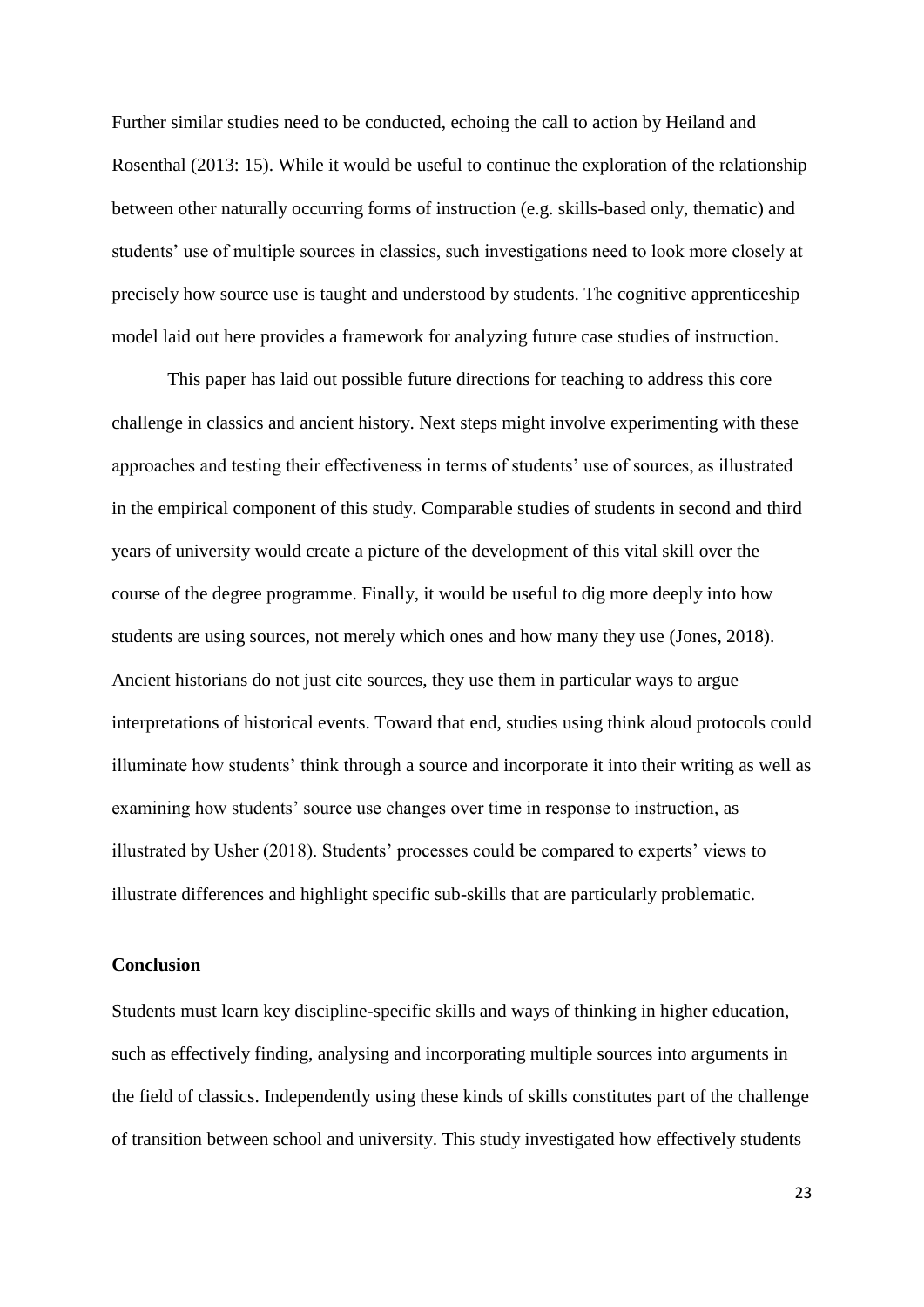were able to exercise those skills following an integrated skills and content first year course. The results showed that although students were using scholarly sources, they relied heavily on secondary sources and only one or two primary sources. They tended to use a limited range of different kinds of sources, although use of a wide range of sources was a key objective of the module. While debates may focus on whether to have separate skills-based courses alongside content-focused courses or to integrate skills and content into core modules, we conclude that there needs to be closer attention to how to teach in a way that integrates skills with content. We have used the cognitive apprenticeship model of instruction as an underpinning theory for integrating skills. Our examples show how teaching itself could become more aligned with skills-based learning outcomes and assessment (Biggs, 2012) in an integrated skills-content module for first-year students.

If the aim is to help students think like a classicist or ancient historian, a model of instruction that makes that thinking process visible is required. This model embraces an approach that is authentic to the discipline, engaging students in thought processes and actions that a professional academic within the same area of study would follow. Thus, it may be particularly helpful in the transition from school to university.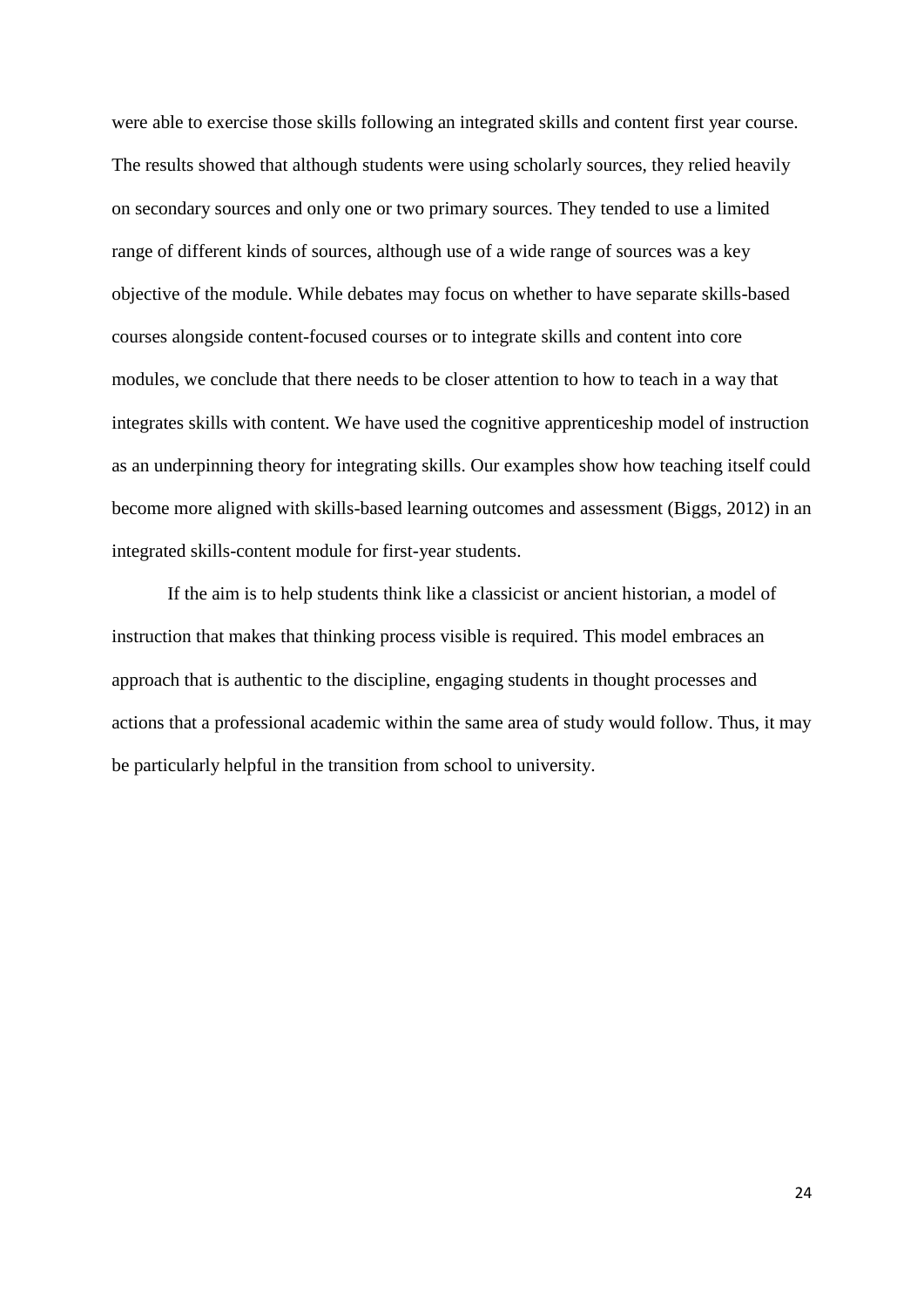#### **Appendix 1**

Task: Choose one of the following questions to answer.

Remember that you should demonstrate your knowledge of the material covered in the module (think laterally and, if possible, combine material encountered in different weeks) Use further reading (of both primary material and scholarship) to add greater depth to your analysis.

1) Why was the Roman Republic fragile and prone to political instability during the first century BC?

2) What are the similarities and differences between Sulla's and Caesar's dictatorship?

3) What were the importance and legacy of the Catilinarian conspiracy?

4) How was Octavian able to end the Civil Wars and to establish the Principate?

5) What makes the genre of satire stand out in Classical Literature?

6) How did Virgil's epic, the 'Aeneid' shape the image of Augustus?

7) How valuable are Plutarch's 'Lives' as a historical source for the history of the Roman Republic?

8) What makes Ovid's 'Metamorphoses' so powerful?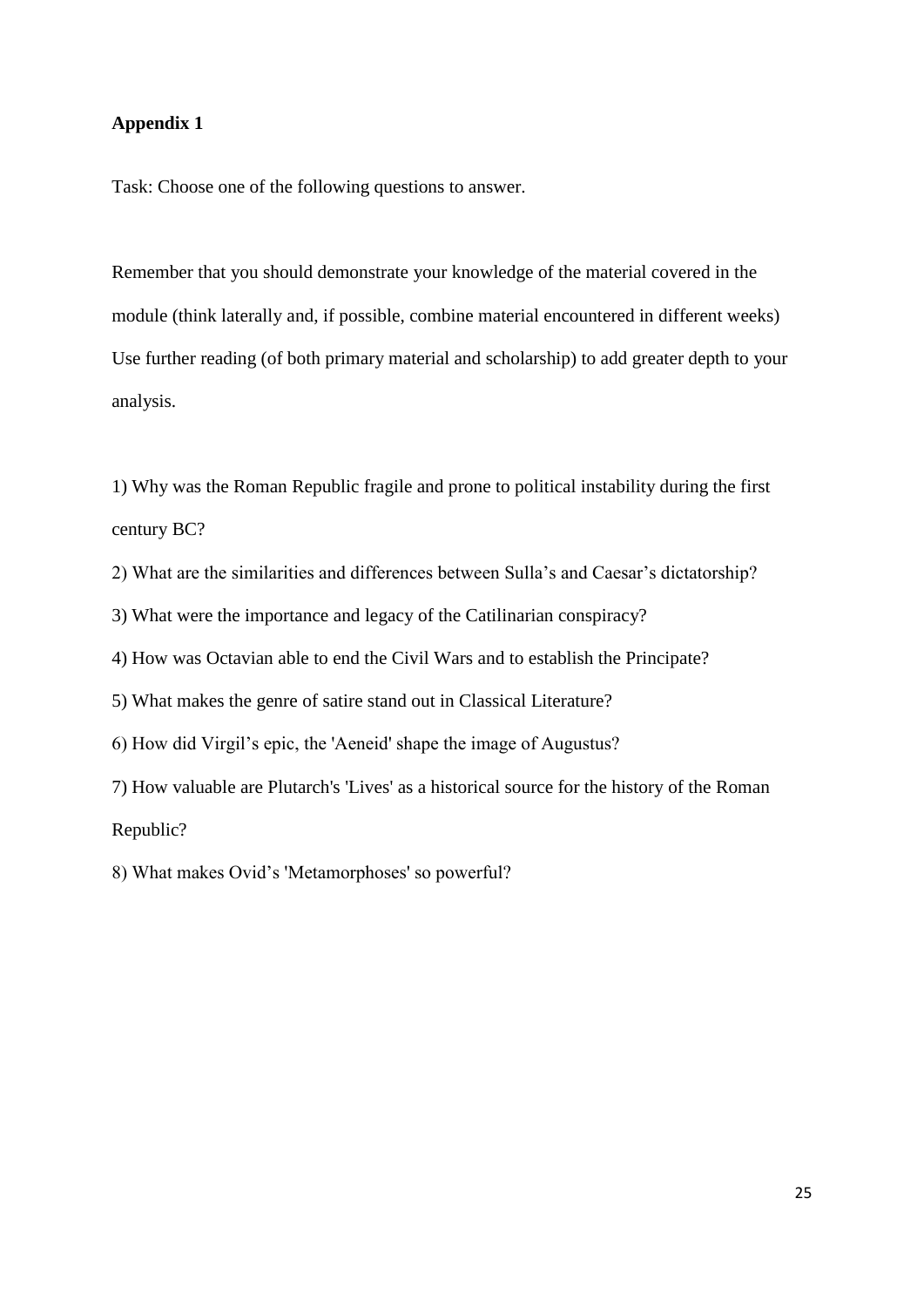#### **References**

- Alder E (2016) Becoming a Student of English: Students' Experiences of Transition into the First Year. *Arts & Humanities in Higher Education* 17(2): 185-203.
- AQA (2014) *GCE AS and A Level Specification, Classical Civilisation*. Available at: <https://filestore.aqa.org.uk/subjects/specifications/alevel/AQA-2020-W-SP-14.PDF>

AQA (2019) *Level 3 Extended Project Qualification (7993)*. Available at: [www.aqa.org.uk/subjects/projects/project-qulaifications/EPQ-7993](http://www.aqa.org.uk/subjects/projects/project-qulaifications/EPQ-7993)

- Austin AE (2009) Cognitive Apprenticeship Theory and its Implications for Doctoral Education: A Case Example from a Doctoral Program in Higher and Adult Education. *International Journal for Academic Development* 14(3): 173-183. DOI: 10.1080/13601440903106494.
- Baker S (2017) Shifts in the Treatment of Knowledge in Academic Reading and Writing: Adding Complexity to Student's Transitions Between A-levels and University in the UK. *Arts & Humanities in Higher Education* 17(4): 388-409.
- Ballinger G (2003) Bridging the Gap Between A Level and Degree. Some Observations on Managing the Transitional Stage in the Study of English Literature. *Arts and Humanities in Higher Education* 2(1) 99-109.
- Biggs J (1996) Enhancing Teaching Through Constructive Alignment. *Higher Education*. 32: 347-364.
- Biggs J (2012) What the Student Does: Teaching for Enhanced Learning. *Higher Education Research & Development* 31(1): 39-55.
- Booth A (2003) *Teaching History at University: Enhancing Learning and Understanding*. London: Routledge.
- Booth A (2005) Worlds in Collision: University Tutor and Student Perspectives on the Transition to Degree Level History. *Teaching History* 121: 14-19.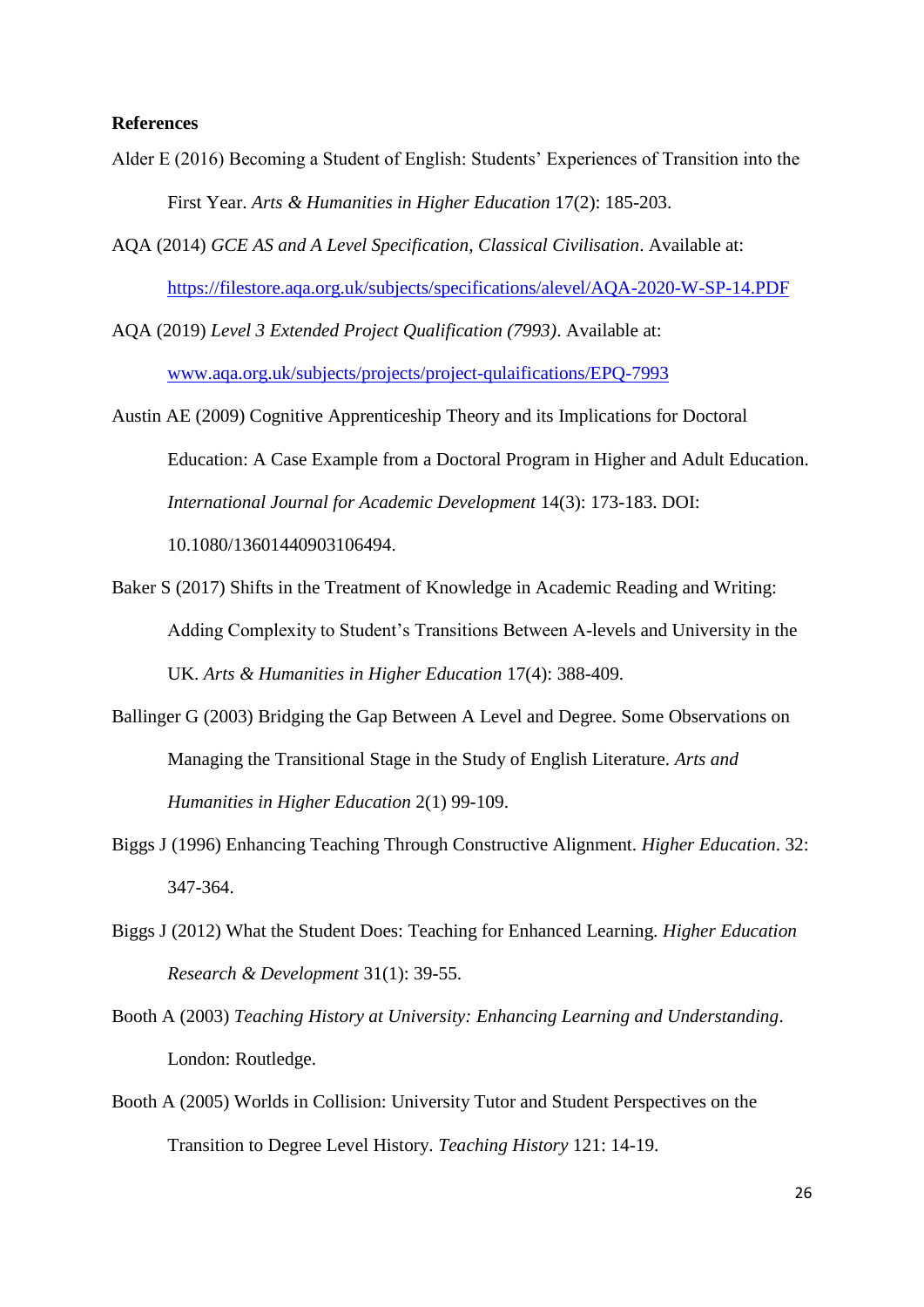- Briggs ARJ, Clark J and Hall I (2012) Building Bridges: Understanding Student Transition to University. *Quality in Higher Education* 18(1): 3-21.
- Cain A and Ali Baber M (2016) Reflections on Applying Constructive Alignment with Formative Feedback for Teaching introductory Programming and Software Architecture. *2016 IEEE/ACM 38th International Conference on Software Engineering Companion (ICSE-C)*, 336-345.
- Collins A, Brown JS and Holum A (1991) Cognitive Apprenticeship: Making Things Visible. *American Educator: The Professional Journal of the American Federation of Teachers* 15(3): 6-11.
- Ellis D (2008) *In at the Deep End? The First Year of Undergraduate English*. London: Higher Education Academy Subject Centre for English.
- Ferreira J (2018) Facilitating the Transition: Doing More Than Bridging the Gap Between School and University Geography. *Journal of Geography in Higher Education.* DOI: 10.1080/03098265.2018.1437397.
- Gale T and Parker S (2012) Navigating Change: A Typology of Student Transition in Higher Education. *Studies in Higher Education* 39(5): 734-753.
- Gill T (2016) *Uptake and Results in the Extended Project Qualification 2008-2015*. Cambridge: Cambridge Assessment.
- Goodman PJ (2017) Bridging The Gap: Teaching and Studying Ancient History and Classical Civilisation from School to University. *The Journal of Classics Teaching* 18(35): 48- 53.
- Heiland D and Rosenthal L (2013) More Than Limited Learning: The Case for Focusing Upon the Disciplines. *Arts and Humanities in Higher Education* 12(1): 7-19.
- Hubard O (2014) Concepts as Context: Thematic Museum Education and its Influence on Meaning Making. *International Journal of Art & Design Education* 33(1).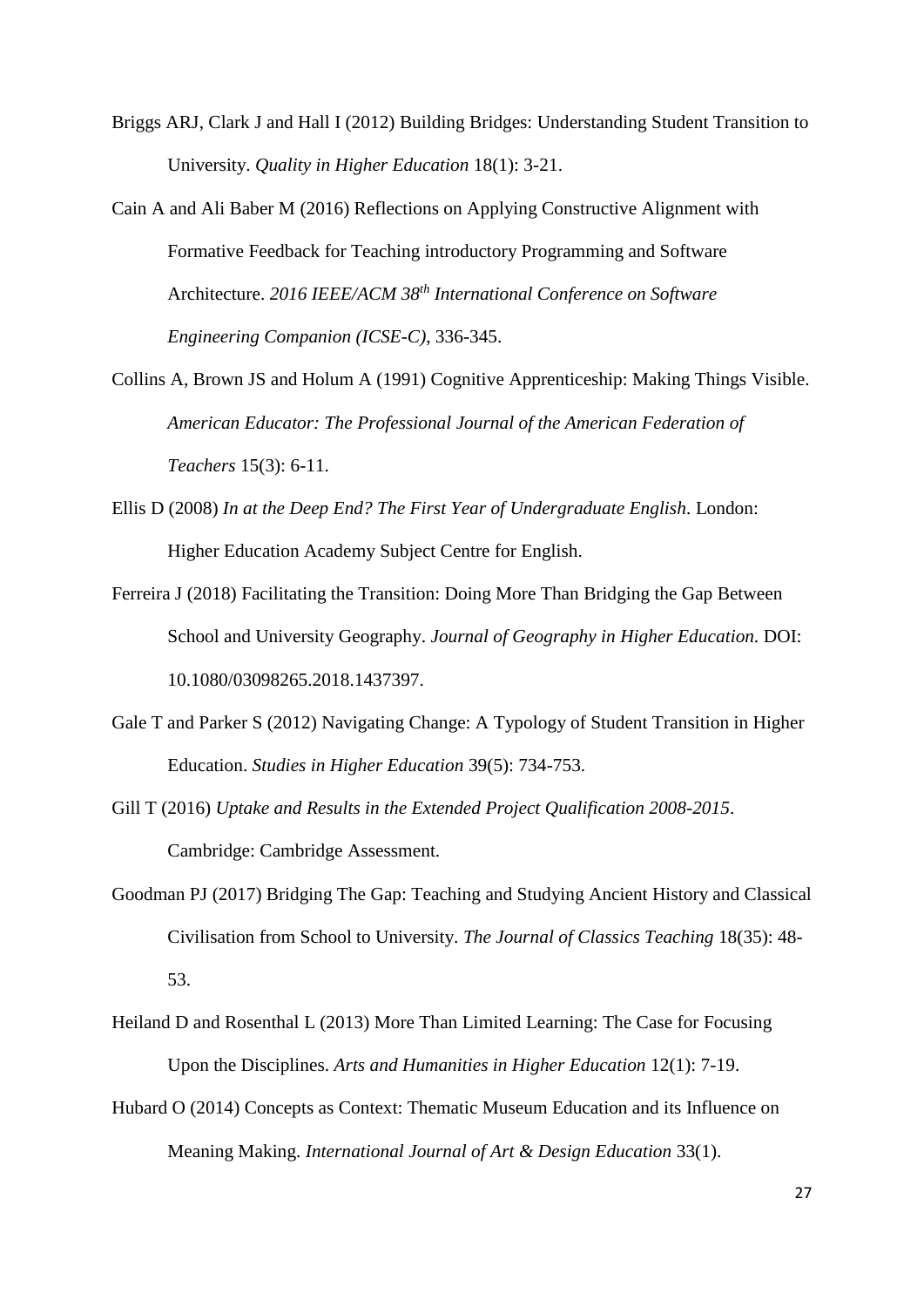- Jones A (2018) A (Theory and Pedagogy) Essay on the (History) Essay. *Arts & Humanities In Higher Education* 17(2): 222-240.
- Kift S (2009) *Articulating a Transition Pedagogy to Scaffold and to Enhance the First Year Student Learning Experience in Australian Higher Education: Final Report for ALTC Senior Fellowship Program*. Queensland: Queensland University of Technology, Australian Learning & Teaching Council.

Lubar S (2013) Timelines in Exhibitions. *The Museum Journal* 56(2): 169-188.

- McCann M (2017) Constructive Alignment in Economics Teaching: A Reflection on Effective Implementation. *Teaching in Higher Education* 22(3): 336-348. DOI: 10.1080/13562517.2016.1248387.
- Middendorf J, Pace D, Shopkow L and Diaz A (2007) [Making thinking explicit: Decoding](http://www.indiana.edu/~hlp/resources/national_teaching_and_learning_forum.pdf)  [history teaching.](http://www.indiana.edu/~hlp/resources/national_teaching_and_learning_forum.pdf) *The National Teaching and Learning Forum*, *16,* (2), 1-4.

OCR (2016) *AS/A Level GCE. GCE Classics*. Available at:

[https://www.ocr.org.uk/qualifications/as-and-a-level/classics-classical-civilisation](https://www.ocr.org.uk/qualifications/as-and-a-level/classics-classical-civilisation-h041-h441/)[h041-h441/](https://www.ocr.org.uk/qualifications/as-and-a-level/classics-classical-civilisation-h041-h441/) (accessed 05/11/2019).

- OCR (2018) *A Level Specification, Classical Civilisation*. Available at: [https://www.ocr.org.uk/qualifications/as-and-a-level/classical-civilisation-h008-h408](https://www.ocr.org.uk/qualifications/as-and-a-level/classical-civilisation-h008-h408-from-2017/) [from-2017/](https://www.ocr.org.uk/qualifications/as-and-a-level/classical-civilisation-h008-h408-from-2017/) (accessed 05/11/2019).
- Perry C and Allard A (2003) Making the Connection: Transition Experiences for First-Year Education Students. *Journal of Educational Enquiry* 4(2): 74-89.

Pringle E (2009) The Artist-Led Pedagogic Process in the Contemporary Art Gallery: Developing a Meaning Making Framework. *International Journal of Arts & Design Education* 28(2): 174-182.

Quinlan KM (1999) Commonalities and Controversy in Context: A Study of Academic Historian's Educational Beliefs. *Teaching and Teacher Education* 15: 447-463.